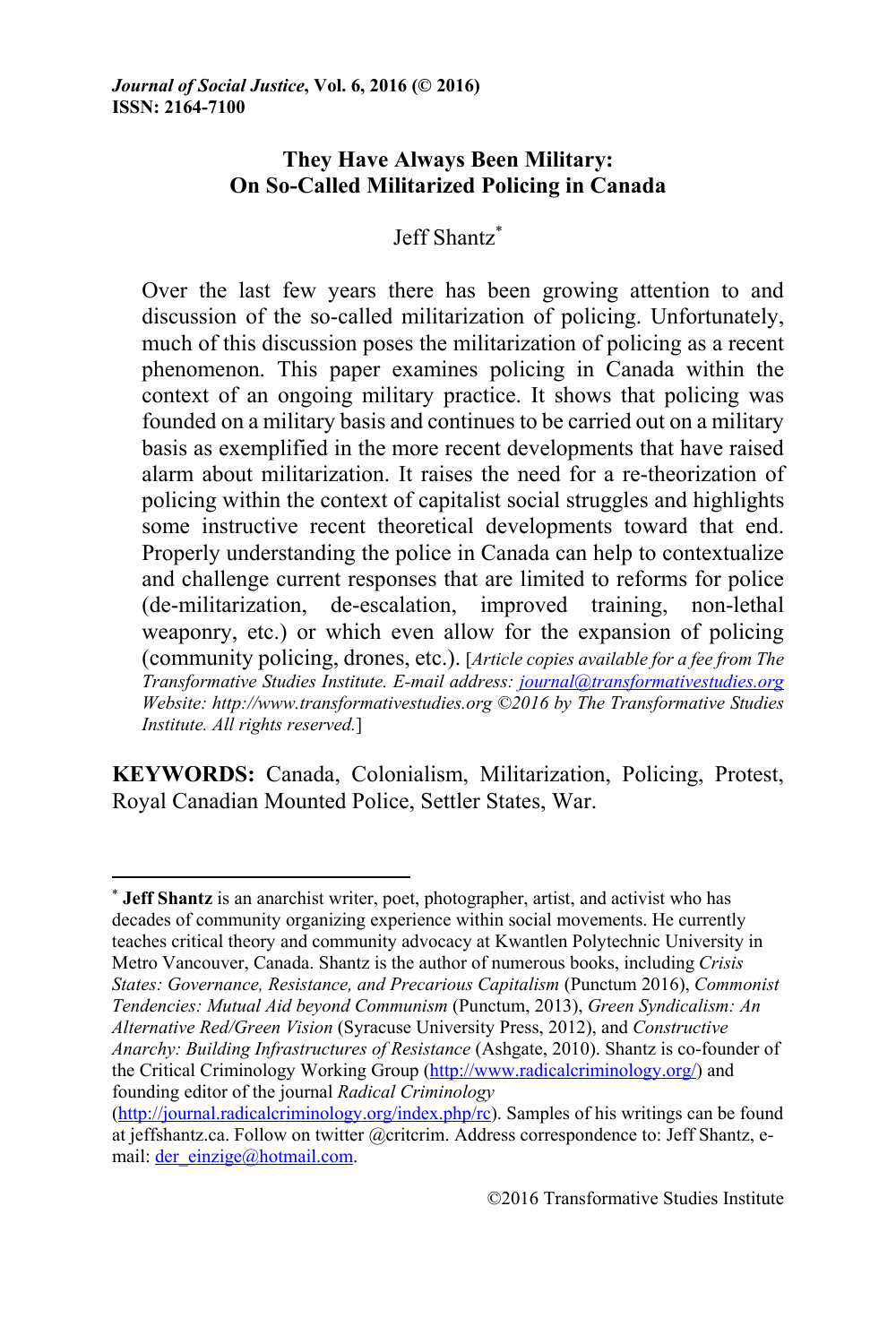Over the last few years there has been growing attention to and discussion of the so-called militarization of policing. Interest in this issue is reflected in popular media accounts including notable books such as *The Rise of the Warrior Cop* by Radley Balko and *Police State* by Gerry Spence. In addition to popular discussion there has also emerged a growing body of academic works (see Hinton 2016; Leonard 2015 as examples). In the Canadian context the militarization of police has been discussed by Lesley Wood in *Crisis and Control* (2014). Unfortunately, much of this discussion poses the militarization of policing as a recent phenomenon, at the earliest developing with the formation of SWAT and ERT forces since the 1970s.

Otherwise informed commentators like legal expert Michael Spratt, who is one of the few to write on militarized policing in Canada, speak of "the creeping militarization of Canada's police forces" (Spratt 2014b). Even critical academics like University of Winnipeg professor Kevin Walby resort to the term "creeping militarization" (quoted in Csanady 2014).

This presentation of militarized policing as a recent, even twenty-first century phenomenon misstates actual histories of policing within liberal democracies like Canada. Such accounts overlook or distort or falsify actual histories of policing. A deeper more critical examination of policing in a liberal democracy like Canada shows that in fact policing has always already been military. Policing in Canada, particularly in the form of the Royal Canadian Mounted Police, which is a force that operates at all levels, federal, provincial, and municipal, has been and remains military in structure and purpose on an ongoing basis.

The discourse on the militarization of police in the Canadian context as a recent phenomenon has troubling implications for social analysis and social movement practice. On the one hand, a significant outcome is overlooking the settler colonial military aspects of policing in Canada leads to a mythologizing of policing, a presentation of policing that is ahistorical and inaccurate. More importantly it leads to a misanalysis of the nature of the Canadian state and state violence (both historically and in the current context). On one hand it gives the sense that policing in Canada has been less violent than it has been. It reinforces a false narrative that policing in Canada has been community based oriented toward public service.

Hijal De Sarkar of the *Huffington Post* puts the mainstream view of policing in straightforward terms: "All of this is a major problem because a free and democratic society demands a clear separation between the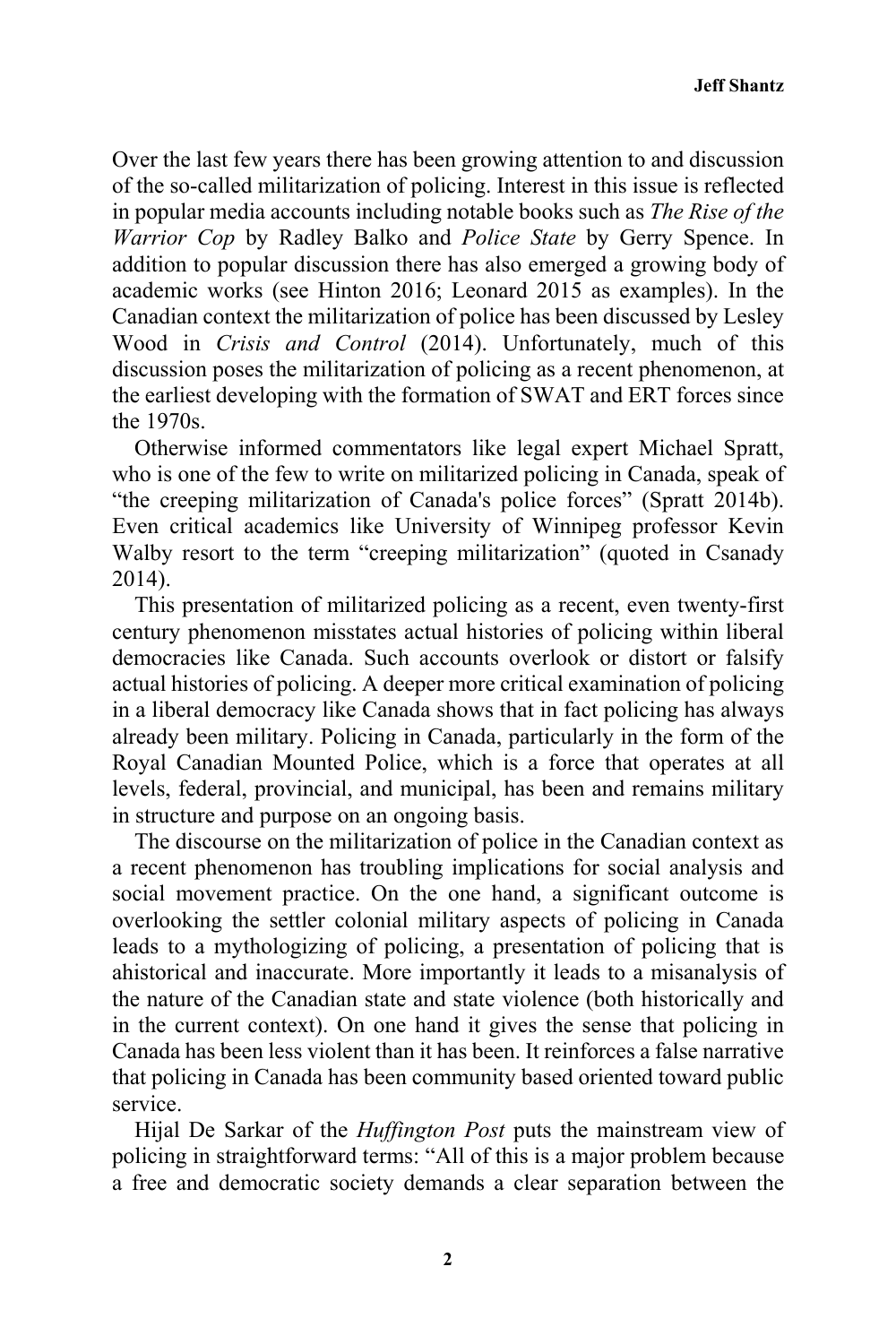military and your local police department in order to function and to safeguard the liberty we take for granted" (2016). In this regard a recent discussion by Postmedia's Ashley Csanady is typical of the hegemonic framing of policing in Canada. According to Csanady:

Police in Canada do have a different approach than their American counterparts and are far less likely to bust out the big guns or sound cannons — officially known as Long Range Acoustic Devices (LRADs). Most Canadian police employ a community-based model that dates to 19th-century England and Sir Robert Peel. The Ontario Association of Chiefs of Police (OACP) updated its community policing model in 2013 and it emphasizes de-escalation. (2014)

Beyond the inaccurate portrayal of the development and current practices of policing in Canada it misrepresents the relationship of policing to historic, and ongoing, processes of settler colonialism, dispossession, displacement, and genocide that are at the heart of the Canadian state and state development. It also obscures the class bases of policing and state violence.

A proper understanding of the histories of policing in Canada contributes to a needed recentering of policing in Canada as ongoing settler colonial violence. In effect, policing in Canada has been, literally, a military occupation. This is particularly clear in the context of provincial policing by the Royal Canadian Mounted Police (formerly North West Mounted Police) in what is called British Columbia. This policing occurs on territory most of which has never been ceded by indigenous communities there.

Opponents of state violence must be clear on this yet often are not. Failure to understand policing in liberal democracies like Canada can have devastating effects for oppositional movements. In the aftermath of the widespread police violence against community members during the G20 meetings in Toronto in 2010 prominent activists Naomi Klein and Judy Rebick both called on police to crack down on militant activists while laying off of so-called peaceful protesters. Rebick explicitly called for police to arrest black bloc militants prior to the protests (so they could presumably be the domain of peaceful protesters alone). Klein went so far as to call on police, during a prominent rally speech, to "do your goddamn jobs" and police in a targeted manner (see Shantz 2010). But police in Toronto were doing exactly that. Understanding military policing also helps to properly situate responses to and perceptions of social movement aggression like black bloc actions for example.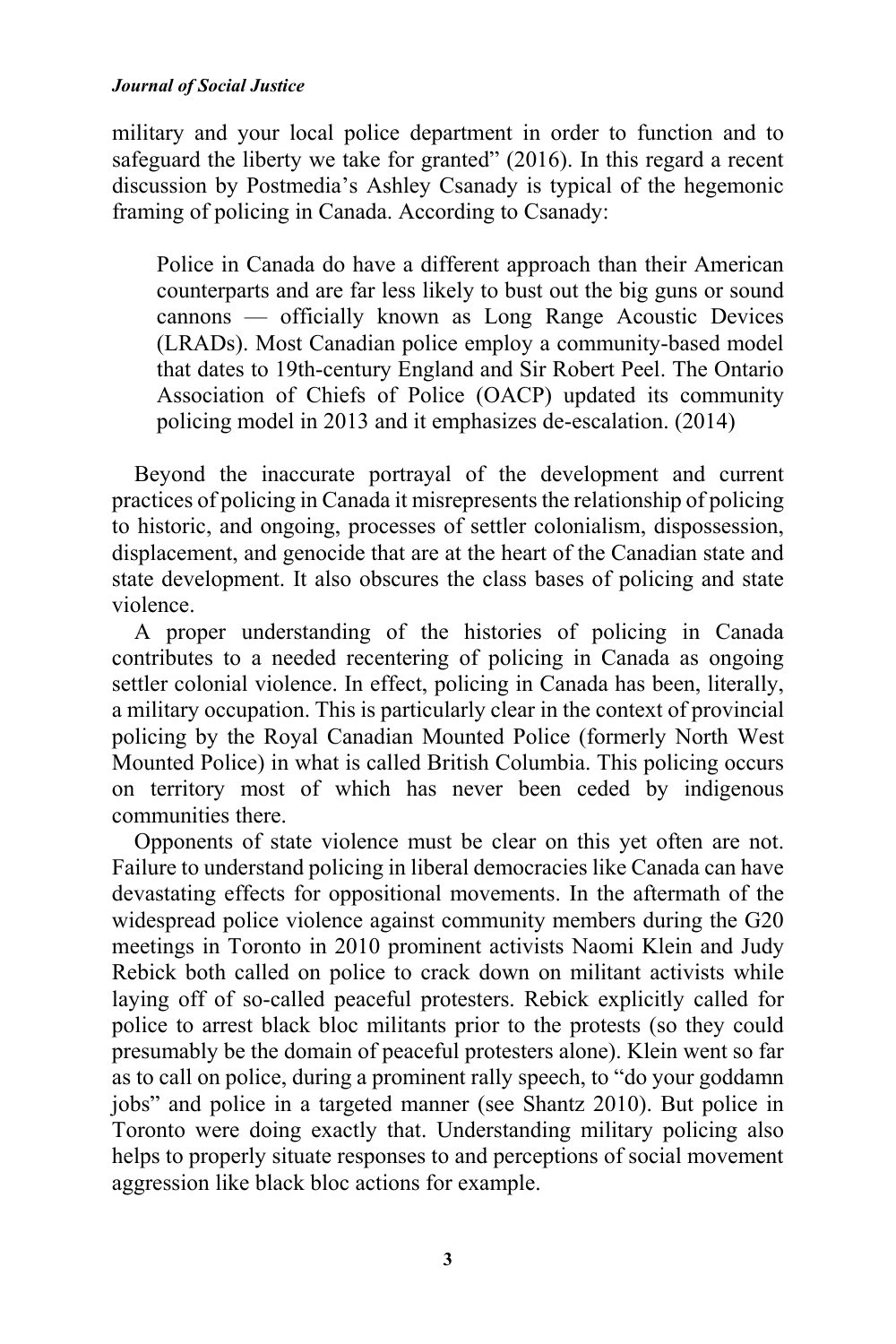Properly situating police violence within a context of the institution's ongoing military character also helps to explain why mechanization and police expenditures on military technologies, training, and tactical alliances are increasing in a particularly notable way in an era in which crime rates have actually been declining for decades. Indeed this is a question that commentators and police reformers often ask. Understanding the military character of policing, at its core not as a recent development, helps to answer this question. Policing in Canada has not been about addressing crime rates. Rather it has been about state violence as a settler colonial arrangement. So while crime may be declining movements against settler capitalism are growing in strength and influence.

A disproportionate part of discussions of militarization of policing are focused almost exclusively on equipment or materials as discussed below. This is a mistaken emphasis that is really about equipmentization rather than militarization. The present work shifts focus to look at structures and functions of a police force, specifically the RCMP, in historical and social context. This work is not about the current equipment regimes, though it discusses that. By examining the RCMP one can see policing at all levels as militarized in Canada because the force operates at federal (national), provincial, and municipal levels in Canada. In 2012 there were 5,117 Mounties at municipal levels; 6,830 at provincial levels; and 4,447 at federal levels (Statistics Canada 2012).

The point here is that one cannot and should not understand militarization through a primary or sole focus on equipmentization. It is not about (or solely or even mostly) about the guns, armor, vehicles, technology, etc. used by police forces. The number or type of equipment used by the force at any given time does not make it militarized, does not change its nature as a militarized force, unless one comes to talk explicitly about an unarmed or decommissioned force. Focus on equipment can mystify discussions of militarized policing.

This paper examines policing in Canada within the context of an ongoing military practice. It shows that policing was founded on a military basis and continues to be carried out on a military basis as exemplified in the more recent developments that have raised alarm about militarization. It raises the need for a re-theorization of policing within the context of capitalist social struggles and highlights some instructive recent theoretical developments toward that end.

The article proceeds by examining recent discussions of the so-called militarization of policing and aspects focused on in that work. It then discusses analyses of colonialism and militarized policing before looking in detail at historical manifestations of the military character of policing in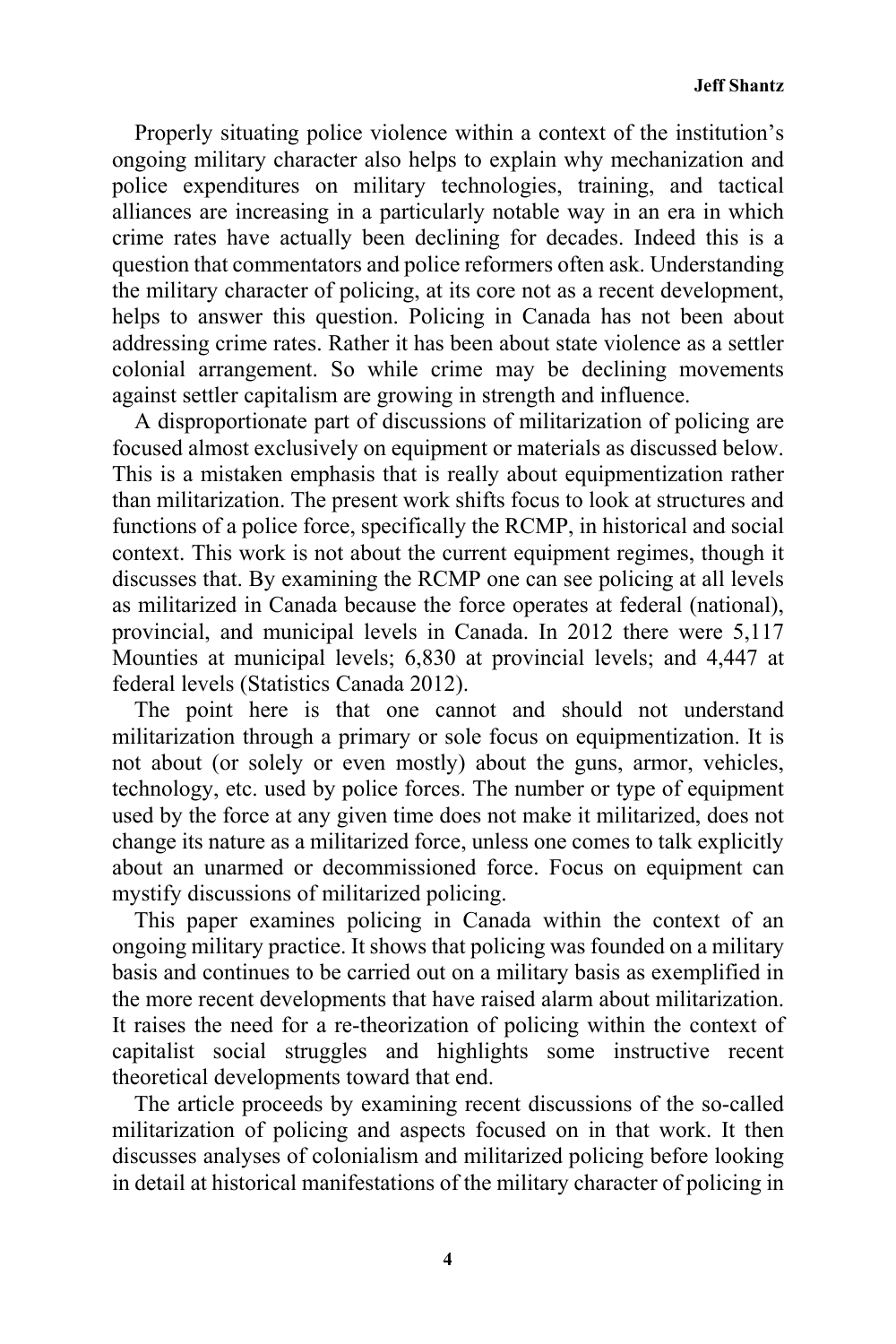Canada through examples in the development of the NWMP/RCMP. The article then give attention to recent theorizing on social war to provide a more substantial analysis for understanding militarized policing. It also looks at recent forms of militarized policing by the RCMP in suburban Canada.

## **RECENT AND RECOGNIZABLE MANIFESTATIONS OF MILITARY POLICING**

Many commentators and analysts, even critical ones raise concerns about the supposedly recent militarization of police because, in their view, among other things, it erodes what they perceive to be the fundamental function of police departments, "serving and protecting" the community (De Sarkar 2016). This is understood to be a function distinct from the role of national security or defense of sovereignty presumably tasked to the military alone.

Within liberal approaches the distinction between military and police is significant, even central. The military and the local police departments are posited as serving entirely different and distinct roles (De Sarkar 2016). Indeed this is held to be a key feature of liberal democratic governance. As public commentator Hijal De Sarkar puts it: "In an expensive race towards increasingly invasive and threatening policing methods, it has never been more important to remember that fundamental ideal" (De Sarkar 2016). This is the dominant thinking among liberal theorists and commentators as well as among a significant portion of critical analysts, reformers, and activists.

Speaking about the apparent militarization of policing in Canada lawyer Michael Spratt concludes:

[T]here's no question that Canadian police sometimes look more like post-apocalyptic military mercenaries than protectors of the peace. Our police services have been acquiring more and more military toys — a dangerous trend that's gotten little in the way of critical analysis in the mainstream media. (2014a)

These are the recent manifestations of what are historic, systemic, forms of military policing of civilians in civilian settings. Significantly, in a period of austerity and social spending cuts for programs that might benefit the working class and poor, police budgets are increasing with billions of dollars provided to municipal police by supposedly belt-tightening governments at all levels for the machinery of war.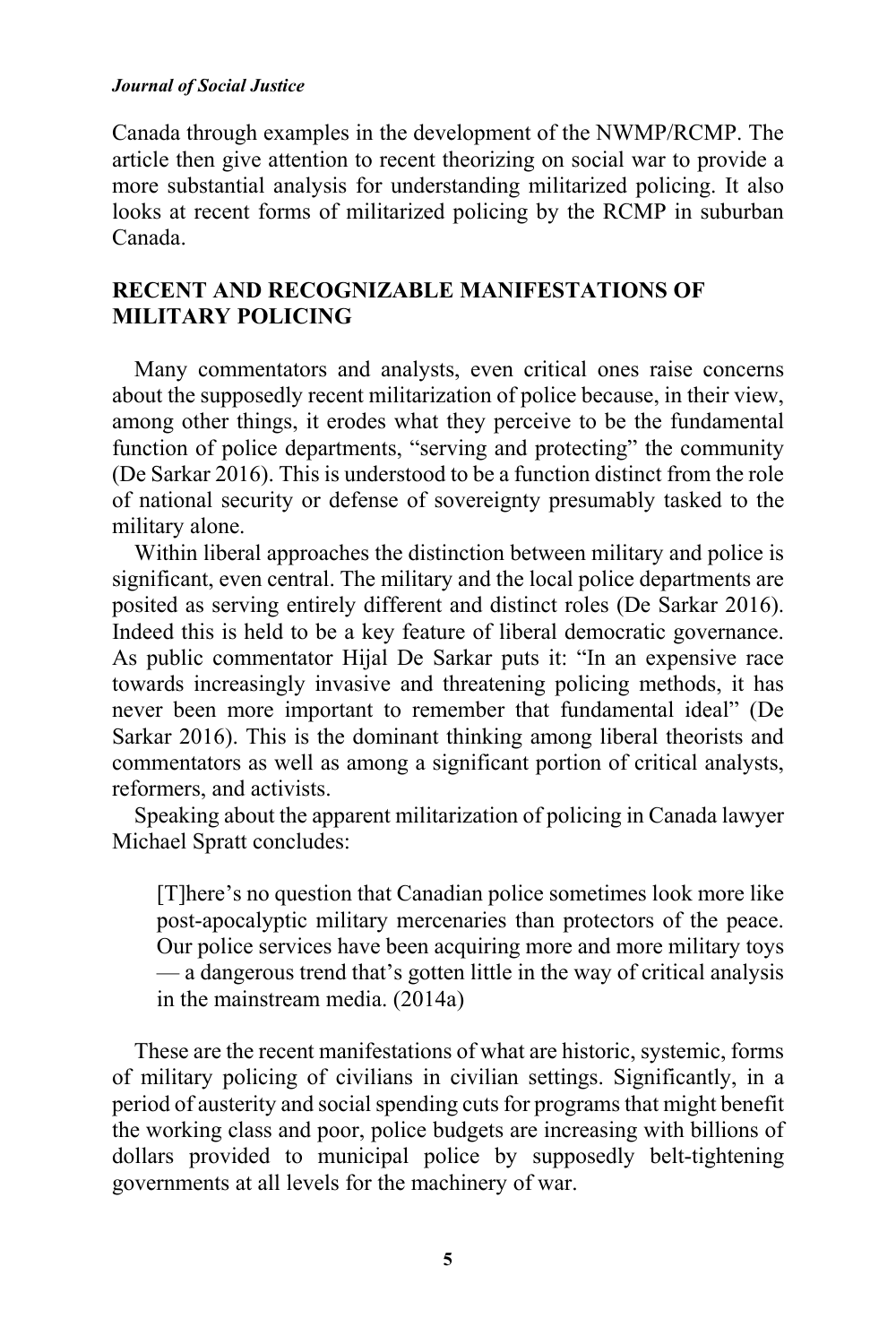One of the most visible and common signs of militarized policing in Canada has been the acquisition of armored vehicles by urban and suburban forces across the country. The Ottawa Police Service purchased a Lenco G3 BearCat armored personnel carrier in 2010 at a cost of \$340,000 (Spratt 2014b). The specifications for the BearCat are imposing. This vehicle patrolling numerous sub/urban spaces in Canada has "halfinch-thick military steel armoured bodywork, .50 caliber-rated ballistic glass, blast-resistant floors, custom-designed gun ports and... a roof turret" (Spratt 2014b).

As recently as January of this year it was announced that the Toronto Police Service would have new C8 carbine semi-automatic assault rifles for use by regular police officers by May. The assault rifles are produced by arms manufacturer Colt Canada primarily for military use in the Canadian Armed Forces. Coming at a cost of \$2,500 each, the assault weapons are described on the City's website as "battle proven in harsh combat environments" (De Sakar 2106). This will presumably come in hand in the harsh environs of Toronto.

In 2015 Winnipeg police purchased a Gurka MPV armored personnel carrier at the cost of \$400,000. Complete with eight gun ports the 14,000 pound, blast proof tactical vehicle will surely, according to the manufacturer's video, "make a statement" (De Sakar 2016).

In reviewing this latest military purchase Hijal De Sakar rightly suggests that the statement being made is not about public safety or serving and protecting but rather about a show of state force and authority in occupied sub/urban environments. In his query: "Indeed, I have to wonder if that's what these purchases are all about -- making a bold statement about who makes the orders and who follows them" (De Sakar 2016). Again this message finds a particularly pointed avenue for reinforcement in the context of protest events and demonstrations of dissent when people are questioning and opposing structures of command.

Over the last few years the hosting of large scale spectacles, the Winter Olympics in Vancouver, the G20 meetings in Toronto, has been used as the justification for the provision of new military equipment to local police forces. Among the central events for analysts of police militarization in the Canadian context was the G20 meetings and protests in Toronto in 2010. The technologies, techniques, and strategies used by police forces in the city as well as the use of arcane wartime laws provided powerful demonstrations of a militarization of policing in Canada akin to examples witnessed in the United States in contexts of political protests.

Included among the military equipment used by police in Toronto during the G20 protests was the sound cannon, or LRAD. As De Sakar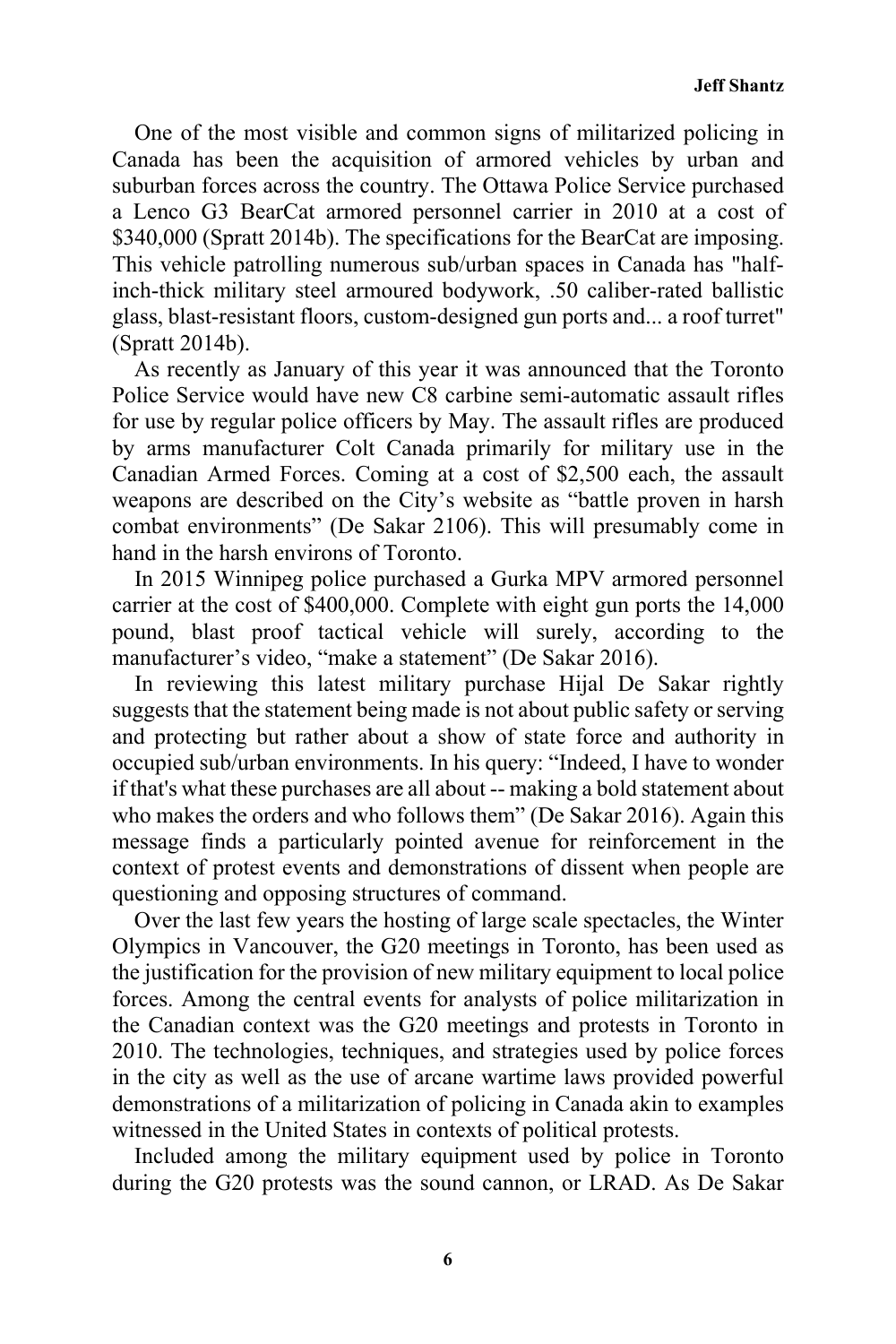notes, the LRAD, sound cannon "was developed by the U.S. military to fight Somali pirates and Iraqi insurgents. It is powerful enough to make human bones vibrate, and it was used against Canadian citizens" (2016). As in other cases in which such equipment has been secured on the bases of an exceptional need during times of mass events or globally oriented spectacles being hosted in a Canadian city, the LRAD has not been returned once the exceptional event has passed. Six years after the G20 meetings the Toronto police still possess the LRAD among their, now unexceptional, equipment.

Notably, as criminologists have pointed out some of the most significant developments in this regard do not involve machinery or equipment but rather strategies and tactics (see Shantz 2011; 2012). According to Kevin Walby, an assistant professor of criminal justice at the University of Winnipeg, "the more interesting aspect of the militarization of the police is actually on the strategy side" (quoted in Csanady 2014). Police forces are "increasingly training with military-style tacticians, especially when it comes to situations like crowd control and, increasingly, surveillance" (quoted in Csanady 2014). This is one reason that protest policing has become so central within contemporary urban policing practice. The point is not that protests pose any particular imminent threat of uprising or revolt, and certainly not because they give rise to criminal activity. The real point and great significance of street protests for police, typically overlooked by criminologists and public commentators alike, is that they provide among the few real world practice cases for military maneuvers in the actual streets and roadways, alleys, and parks of sub/urban environments within liberal democracies. Protests offer police the conditions for live experimentation in military practice in the actual setting of social war.

Ahead of the 2010 Winter Olympics in Vancouver the Vancouver Police Department formed a Military Liaison Unit supposedly to coordinate security for the Games with the Canadian Forces and the US military. Six years after the conclusion of the Games the Military Liaison Unit continues undisclosed operations in a secretive manner. As De Sarkar describes it:

The unit travels four to six times a year to a base in Washington state to train with U.S. Army and National Guard personnel, in effect receiving military training. Vancouver's MLU (there are others across the country) has seemingly no oversight or public accountability. In fact, even finding information on its existence is tough. (2016)

Once the event is over, however, the police have held onto the machinery and resources supposedly transferred to them specifically for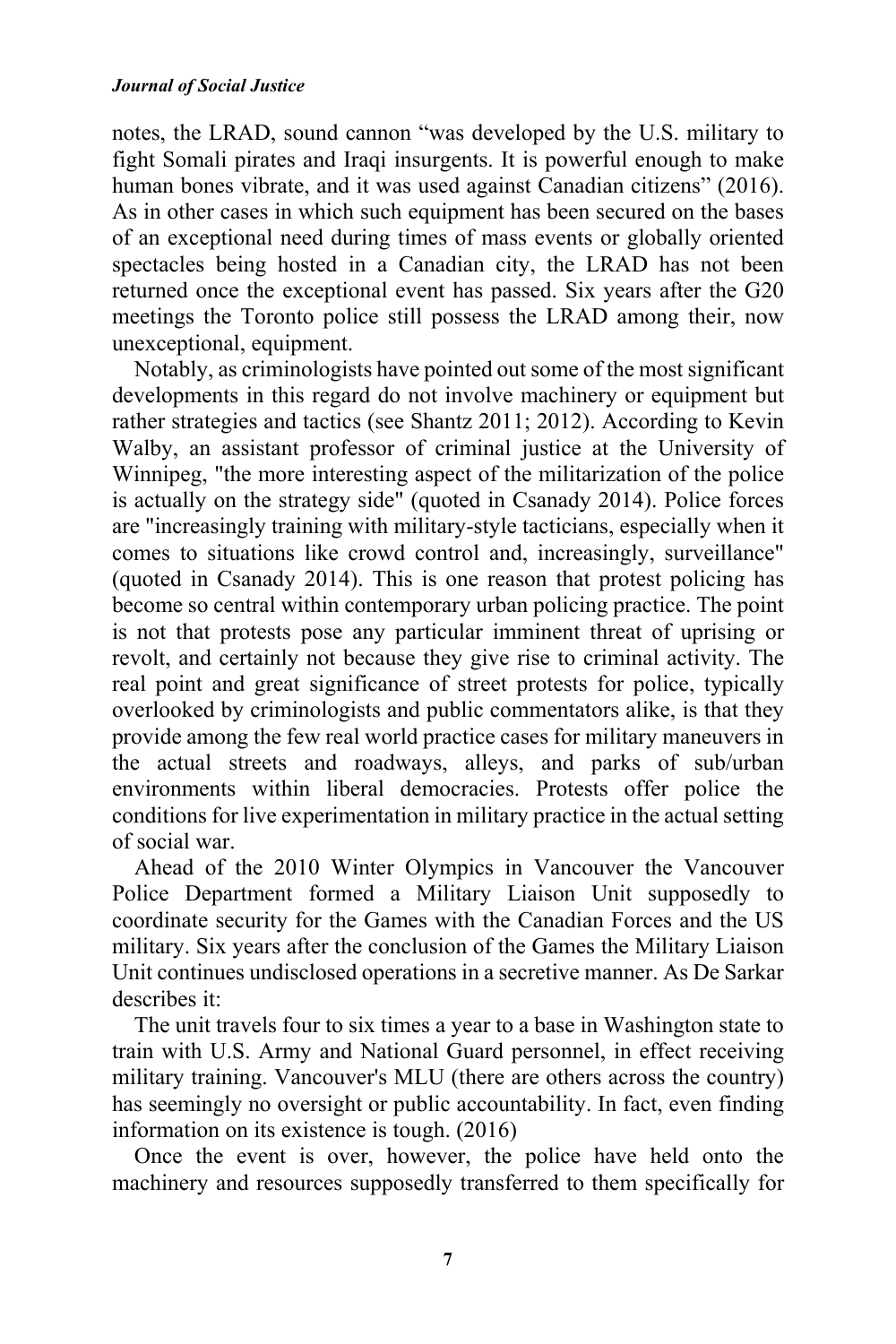the mass event. Tools and technologies are not returned and agency relationships are not ended.

While these developments are disturbing and have propelled new and renewed attention to police armaments, strategies and tactics they are only the most recent chapters in an ongoing (if overlooked or forgotten) story rather than the story itself. In fact there has never been a period in which militarized policing has not been deployed against subject communities in the Canadian state context. It is beyond the scope of this paper to discuss the entirety of a history that includes the history of settler colonialism, the police murders of union activists (in numerous cases), the repression of oppositional movements, and beyond. Names such as Ginger Goodwin, the Winnipeg General Strike, the Estevan Massacre, the Regina Riot Gustafsen Lake, and Ipperwash evoke some of these histories which are perhaps best known among the Canadian public.

In fact discussions on militarization in most liberal democratic contexts, certainly in Canada and the United States, have focused on equipment for their emphasis. Yet the municipal police in the United States are not typically militarized in terms of command structure, training, or deployment as is in fact the case with the RCMP. Thus this discussion resituates militarization analysis away from more superficial issues such as equipment and equipmentization to look at policing histories, structures, and functions.

This work looks instead at militarized policing through the structures and functions of a force that operates at all levels, federal, provincial, municipal, in Canada—the RCMP. Aspects of the underlying histories of military policing and social war in the Canadian state follow.

### **A SETTLER COLONIAL MILITARIZED POLICE FORCE**

This is not a comparative work but scholars such as Andrew Graybill (2007) have noted similarities between the RCMP and the Texas Rangers. Graybill argues that both forces protected the dominant state capitalist order by dispossessing, displacing, and confining Indigenous communities and by regulating mixed communities. Graybill also notes that both forces assisted major settler ranchers in succeeding against small-scale ranchers and farmers. Notably both forces were used to bust unions in emerging industries (Graybill 2007). Nettelbeck and Smandych (2010) have done comparative analysis of the NWMP in Canada and the mounted police in settler state Australia. Their extensive research suggests: "In both jurisdictions, colonial governments relied upon mounted police forces to facilitate Indigenous people's subjugation to colonial law and aid the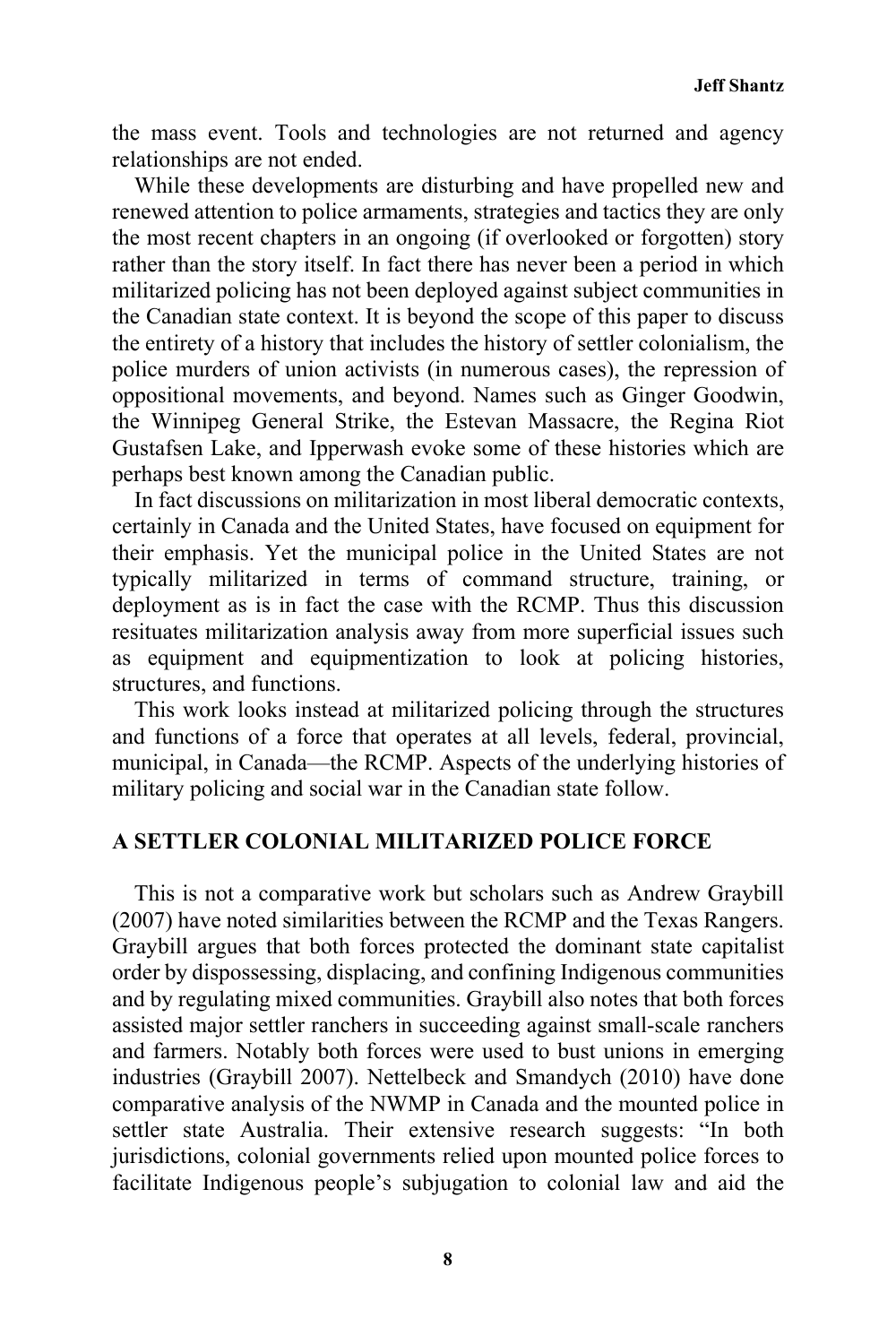establishment of agricultural and early industrial capitalist economies through land acquisition and settlement" (2010, 356). Yet their work has not looked specifically at issues of militarization in policing.

Numerous scholar have examined the "colonial present," the ongoing nature of colonialism in the Canadian state context (Alfred 2009; Coulthard 2014; Monchalin 2016). These analyses position Canada as a settler colonial state maintained through practices of colonization that are ongoing, continuous. The Canadian state is understood then in terms of conquest rather than other terms such as migration (Dhillon 2015, 6). The notion of terra nullius in Canada as in Australia has served to provide the rationalizations for the legal dispossession and forced assimilation of indigenous peoples (Dhillon 2015, 6). And this conquest has been carried out fundamentally on military terms. But in Canada the military force has been a police force, the NWMP/RCMP.

The RCMP policing practices have been guided by Ottawa's "policy of coerced assimilation" (Dhillon 2015, 8). The Mounties were founded and deployed to "ensure the negation of Indigenous sovereignty and to implement effective policies of containment and surveillance" (Nettlebeck and Smandych 2010, 356). The RCMP were specifically structured as a militarized force to carry this out. As Dhillon notes: "Ottawa had invested in them the power to arrest, prosecute, judge, and sentence offenders, making any notion of the legal protection of Indigenous people under the British Crown a complete illusion" (2015, 8). This conclusion is shared by other researchers including Graybill (2007) and Nettlebeck nd Smandych 2010).

The enclosure, dispossession, displacement of Indigenous peoples and lands has been carried out through legal means on legal policing grounds. Mainstream criminological scholarship has legitimized the RCMP by under-researching and under-theorizing its colonial foundations. As Jaskiran Dhillon notes: "Repositioned through the channels of settler colonial social and political histories, the Royal Canadian Mounted Police (previously the North-West Mounted Police) can be viewed as a constitutive entity designed to carry out genocidal extermination, subjugation, and physical containment of Indigenous communities" (2015, 8). Settler state policing is a nationalist project. And a project of state capitalist development. The current practices of militarized policing in Canada involves surveillance and criminalization of Indigenous people on behalf of extractives industries and resource development companies (Shantz 2015).

The ongoing impacts of policing and colonialism in Canada are clear and stark. While Indigenous people comprised around 4% of the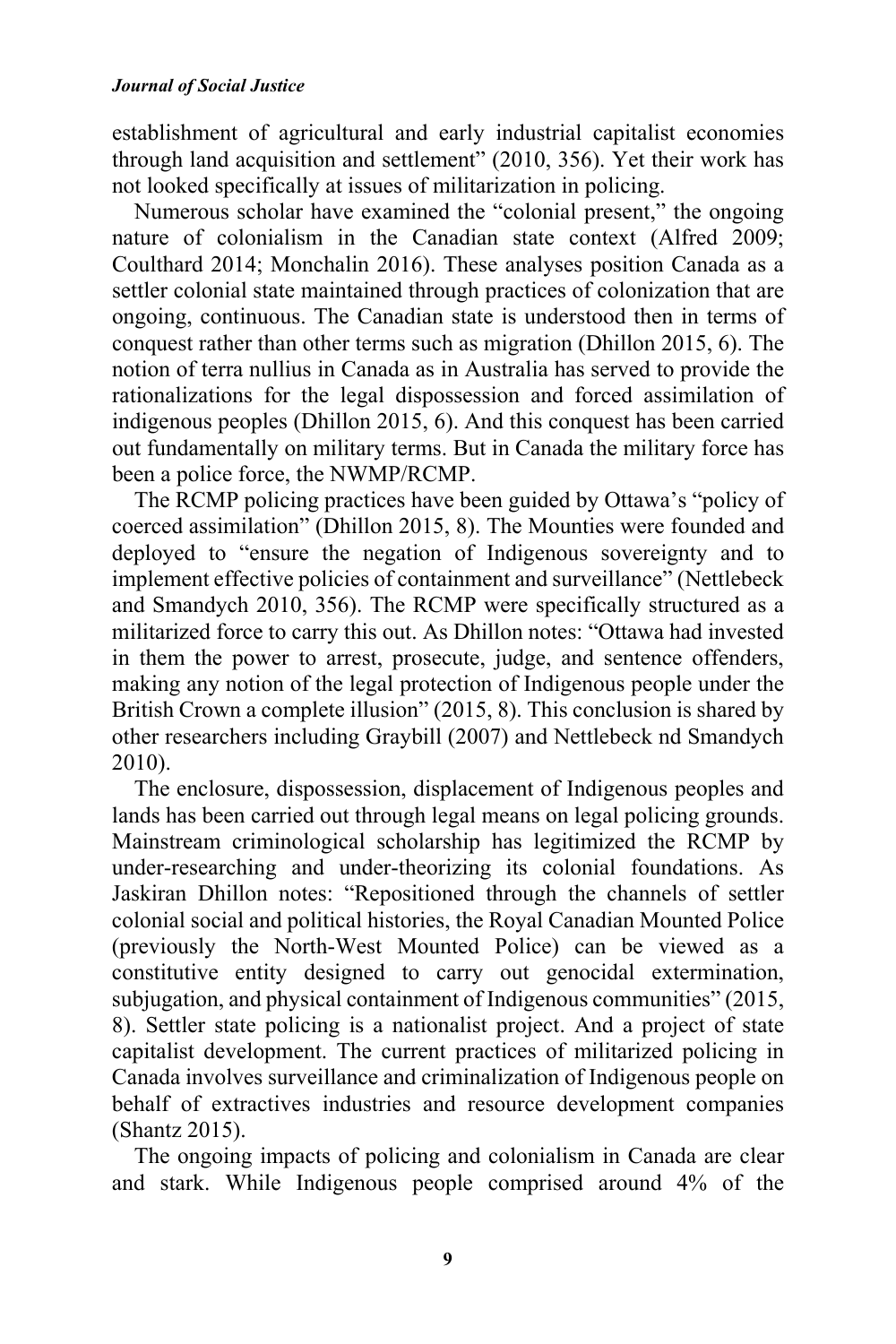population in Canada, as of February 2013, 23.2% of the federal prison population is Indigenous (First Nation, Métis, or Inuit) (OCI 2013). According to the Office of the Correctional Investigator (2013), in 2013 there were almost 3,400 Indigenous offenders in federal penitentiaries, approximately 71% of whom were First Nation, 24% Métis and 5% Inuit (OCI 2013). The Office of the Correctional Investigator reports that the incarceration rate for Indigenous adults in Canada, in 2010–2011, was roughly 10 times higher than the incarceration rate of non-Indigenous adults which is at 140 per 100,000 adults. This over-representation of Indigenous people in the correctional system in Canada continues to grow. Since 2000-2001, the federal Indigenous inmate population has increased by a stunning 56.2 percent (CIC 2013). Since 2005-2006, there has been an increase of 43.5 percent in the number of federal Indigenous prisoners, compared with a 9.6 percent increase in non-Indigenous prisoners (CIC 2013). The highest rates of Indigenous incarceration in Canada are in jurisdictions policed by the RCMP, particularly the Prairies (Neve and Pate 2005).

Clearly Indigenous communities are less confused about the militarized nature of policing, and conquest, in Canada. As Dhillon notes with regard to experiences of policing in Canada: "Policing is an essential state vehicle through which conquest becomes inscribed on the ground. Indigenous peoples, thus, experience policing itself as a colonial force, an apparatus of capture imposed externally by a government they have not authorized and do not have effective participation within—one of the indicators of militarized surveillance and discipline" (2015, 8). The RCMP must be positioned in relation to social histories of military conquest in Canada to properly and adequately begin to understand militarized policing in the current context.

Everyday police militarization is invisible to the not oppressed because it provides the background for habitual relations and structures of domination in Canada. We are confronted on a regular basis with the "happy stories that the settler state tells about itself" (Belcourt 2015) that project the security and wellbeing of all citizens served and protected by police (Dhillon 2015). These stories do not allow for focus on ongoing histories of conquest, displacement, terror enacted through police force. Indeed, notions of militarization of policing in Canada suggest that these histories do not exist and that the problems have only come recently. These approaches suggest that the military character of policing in Canada has only been a development of recent times rather than being an ongoing and originary feature of policing in Canada. In this way everyday structural violence is actually transformed into expressions of moral worth" as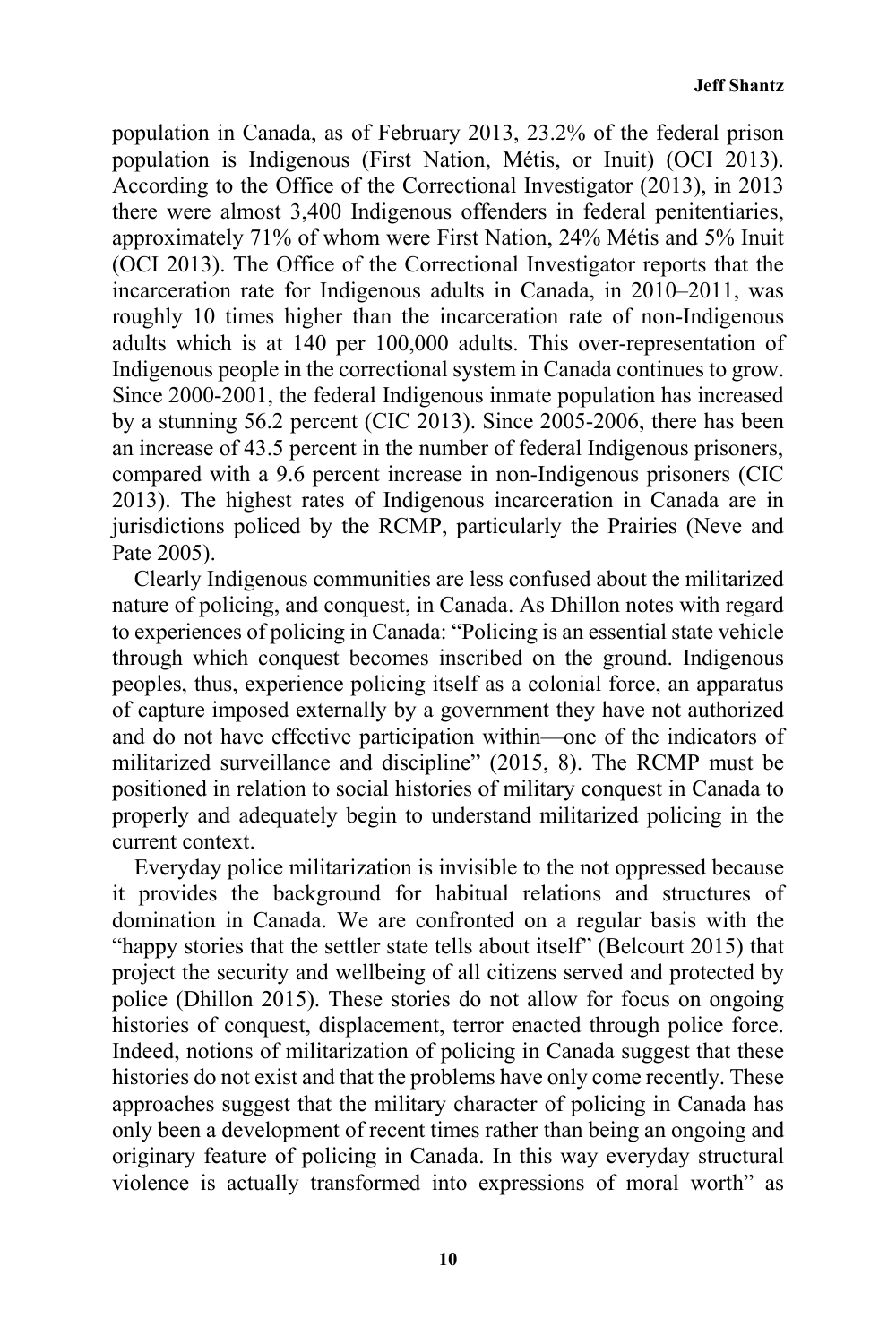Scheper-Hughes and Bourgeois (2004) argue in Violence and War and Peace.

The work represented in this article is crucial, yet still largely absent in the Canadian context. As Dhillon writes: "The (ongoing) need for positioning encounters between Indigenous peoples and the criminal justice system, including the police, within the larger context of settler colonialism is as urgent as it ever was. As a nation, we are masters of historical erasure, experts of institutional cover up" (2015, 5). The current work is a contribution to this effort to disrupt institutional cover up and erasure.

# **ALWAYS A MILITARY POLICE FORCE: THE MOUNTIES AND COLONIZATION IN THE WEST**

The Royal Canadian Mounted Police (as a historic force including predecessors from the Northwest Mounted Police on) are a highly mythologized institution in the Canadian state context. As a key part of the Canadian conscience collective the mythologies of the RCMP are a regular part of the elementary and secondary school systems, popular media, cinematic works (documentary and fictional), literature, and public ceremony and celebration.

Canada secured its standing as a nation-state in 1867 with the passage of the *British North America Act*, ending its formal status as a British colony. At that time it was left with little military capacity yet holding a desire for westward expansion and colonization of the resource rich Rupert's Lands which were transferred from the Hudson's Bay Company in 1869. The North West Mounted Police, later RCMP, would provide the force needed by the young state to pursue its colonial aspirations.

The original name for the new police force was the "North West Mounted Rifles." This name was changed out of concern over US objections to having an obviously military force on their border as well as sense that indigenous groups would view this as an open provocation of war (Rebiere 2012).

When Lieutenant Colonel French took his Mounted Police westward with 287 men, 41 of them had regular military service, 14 had served with the Royal Irish Constabulary, 32 had been members of the Canadian Artillery, and 87 had served with the Canadian Militia. Adding to their military might the force included two nine-pounder field guns. This was the militarization of policing circa 1874.

The NWMP were organized along military lines complete with military ranks, uniforms, and weaponry. Recruitment and training were both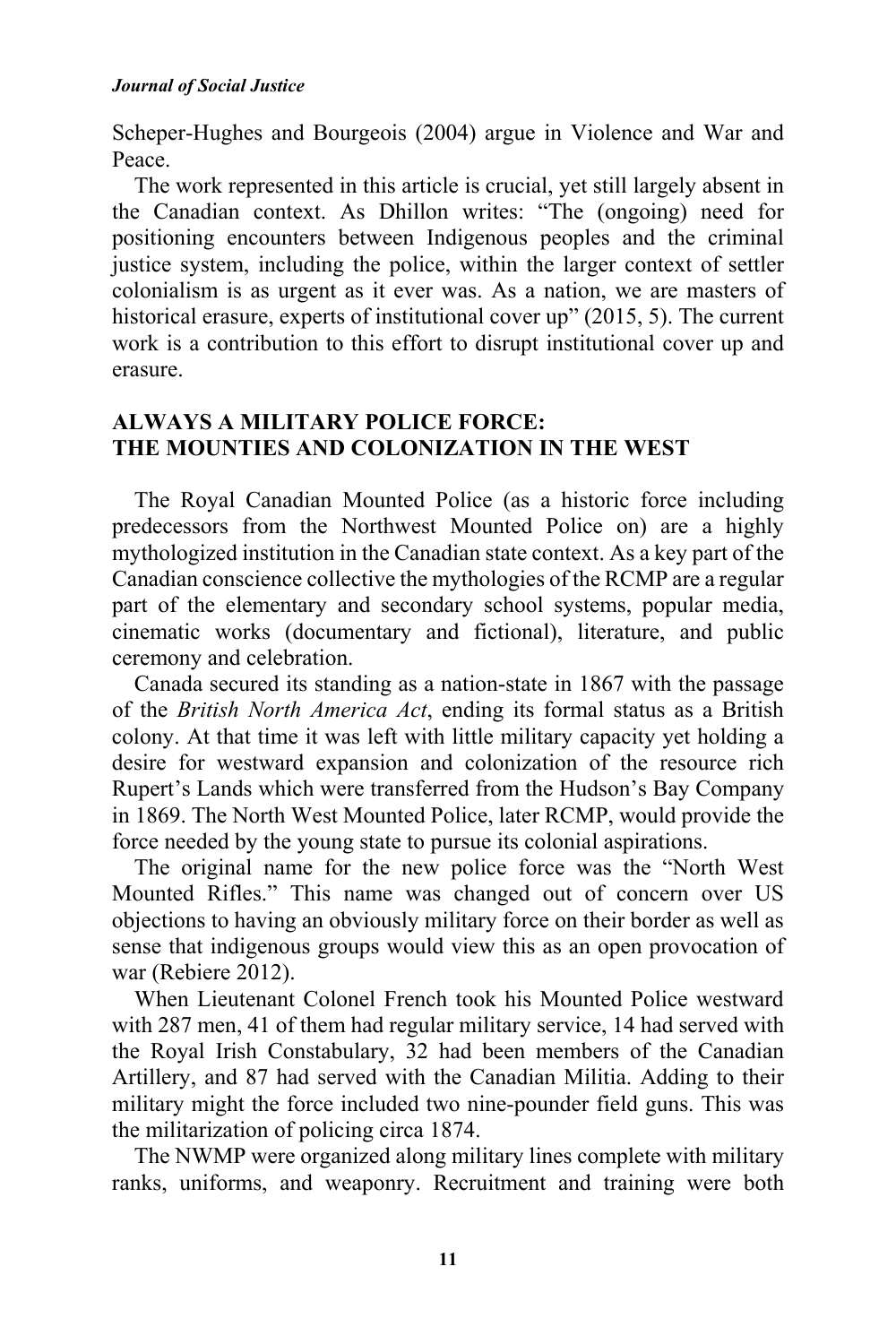carried out on a military program. The RCMP has maintained a military structure of rank, obedience, and internal discipline (it is not subject to civilian courts as is also the case with the traditional military). Members of the force are prohibited from raising complaints externally, and this includes taking complaints to elected members of federal parliament. Grievances can be raised only to a superior officer.

The top officers of the original NWMP were almost all people who had military career histories. They clearly understood the force to be explicitly and unequivocally a military force (Brown and Brown 1978, 3). Since its founding the majority of commissioners for the RCMP have be taken directly from careers in the military or have received military training prior to their appointment.

The Mounties were explicitly modelled after another colonial force the Royal Irish Constabulary. Established by the British to undertake counterinsurgency in Ireland, the RIC would gain infamy under its more familiar name the Royal Ulster Constabulary, which became its name from 1920. The Royal Irish Constabulary provided a model for other British colonial forces in India and Africa.

The Mounted Police offered a reasonable option for the young Canadian state which could not immediately afford to raise and mobilize a standard military force. The young state could manage a smaller mobile force which also suited its purposes of occupying and policing indigenous lands. They provided an armed anchor to pave the way for further settlement and expansion while removing indigenous communities to reserves. All of this would allow for the development of the transnational railway and agricultural and resource settlements and markets which would spur further development. None of this could happen without securing and patrolling key lands of the Northwest and imposing colonial law and property relations. In the words of one account:

When the Mounted Police first arrived in the West, their goal was to police the process of settling the Indians on the reserves. That accomplished, the Force was tasked with patrolling the line of construction of the Canadian Pacific Railway to protect the project from disruption. (Beahen and Horrall 1998, 14)

To be sure the Canadian Pacific Railway, another central symbol of the Canadian conscience collective was finally funded largely on the state's recognized need to move troops to the West more quickly. This need was made apparent with the defeats state forces by Métis and indigenous communities in the Red River Rebellion of 1869.

Indeed the railway would soon prove its worth to the colonial state as NWMP reinforced by the militia would provide the essential force in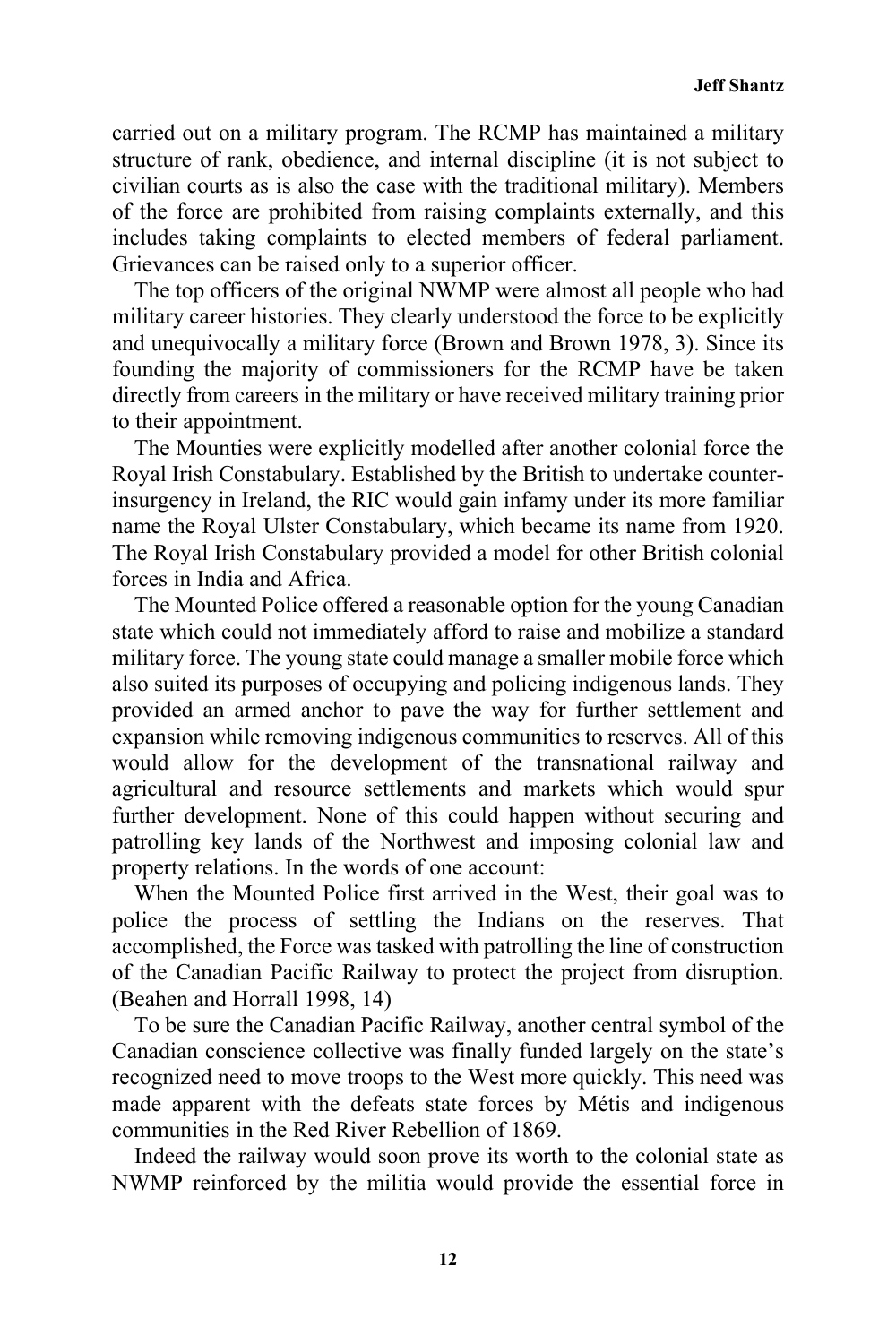putting down the uprising of Métis and indigenous communities in the Northwest Rebellion of 1885. The CPR proved decisive in mobilizing troops for warfare (though this dubious history is usually kept out of national mythologizing and folk songs dedicated to the CPR).

The role of the NWMP/RCMP in securing and policing the West has been central to the projects of settler colonial war and occupation. According to a regional newspaper account published in 1897 in the *Macleod Gazette*:

It is only the presence of large numbers of police in the country which keep the Indians in order… They remain submissive simply because they have the sense enough to know that in the presence of a large armed force, any other attitude would be disastrous to them. (quoted in Beahen and Horrall 1998, 70)

It was precisely in the early period of the NWMP formation, between 1873 and 1885, that the position of indigenous people in the Canadian context declined from one of equals to one of being subordinate (Brown and Brown 1978, 18). The NWMP were the primary instruments of that decline. They were the agents of state policy in the North West. After putting down the North West Rebellion in 1885 the NWMP were given responsibility for forcing indigenous people to reserves and containing them there. This included overseeing a pass system for movement to or from the reserves by indigenous people. It also included one-sided administration of treaties. Rebel leaders Luis Riel, Ikta, Little Bea, Wandering Spirit, Round-the-Sky, Miserable Man, Bad Arrow, Man-Without-Blood, and Iron Body, were publicly executed at the Mounted Police stockade at Battleford in Saskatchewan (Brown and Brown 1978, 21).

These are distinctly military endeavors. They are the historic processes of capitalist development and social war—primitive accumulation, dispossession, and displacement. Toward dependency on the capitalist labor market and state. The force was actively involved in dismantling indigenous economies and destroying indigenous cultures.

While much is made of the fact that Canadian state occupation of the West was much less bloodthirsty and violent than the example of the US massacres of indigenous communities this is only part of the story. In fact the young Canadian state benefitted greatly from the decimation of nations of the Plains through open warfare and the slaughter of Buffalo carried out by the US Army. Thus the Canadian state was spared having to engage in the same level of extensive warfare in pursuit of its similar ends of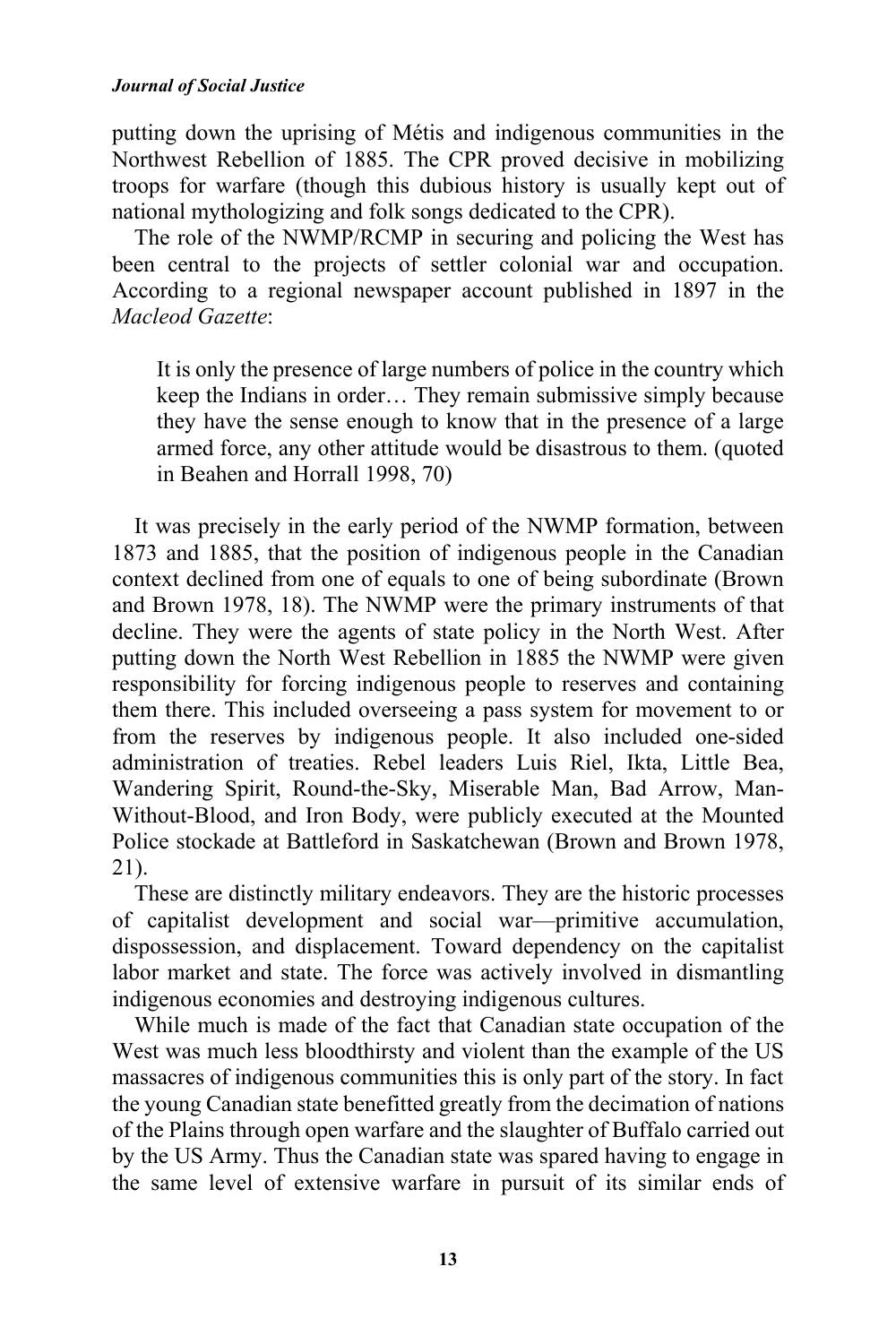conquest, occupation, and takeover.

## **NOT ONLY DOMESTIC FORCE: THE BOER WAR AND OTHER IMPERIAL DEPLOYMENTS**

The Boer War (also called the South African War) saw the first official deployment of Canadian state troops of any type for overseas military service. Notably it was not the regular army that provided most of the mounted troops for service in the Boer War but instead the supposed police force the Northwest Mounted Police. Members and ex-members of the NWMP provided about 40 percent of the Canadian Mounted Rifles, which would serve in overseas conflicts. In 1900, Commissioner L.W. Herchimer, in command of the Mounted Rifle Regiment, was given military rank and sent to Cape Town. Also in 1900 Lord Strathcona, the Canadian High Commissioner to the United Kingdom, used his own resources to raise a regiment, Strathcona's Horse. While it served as part of the British Army, the regiment was raised in Western Canada and as a result it was composed of many members of the NWMP. Its commanding officer was Superintendent Sam Steele.

The Boer War was strictly an imperialist adventure involving Britain efforts to conquer southern Africa partly through war against two small republics, the Transvaal and the Orange Free State. This was viewed by imperialists as a war of the entire British Empire and forces were mobilized accordingly. It was as a recognition of the distinguished service provided, from the imperialists' perspective that force's name was changed from the North West Mounted Police to the Royal North West Mounted Police by King Edward VII in 1904.

On the whole 256 members of the NWMP served in South Africa during the Boer War providing an important force for imperialist efforts there. Indeed this was a brutal imperialist military affair that the NWMP were engaged in. It was in the Boer War that British imperialists experimented with the first concentration camps against Boers and Africans. Many NWMP members, including Superintendent Sam Steele, remained in South Africa after the war to contribute to the formation of the South African Constabulary, founded in 1900, another military police force that ruthlessly policed the conquered areas.

The RNWMP Squadron B served as part of the Canadian Siberian Expeditionary force which invaded and occupied Russia in immediate response to the Russian Revolution. The expedition which lasted from 1918 to 1919 was an explicitly imperialist military adventure designed both to oppose and help put down the uprising of workers, soldiers, sailors,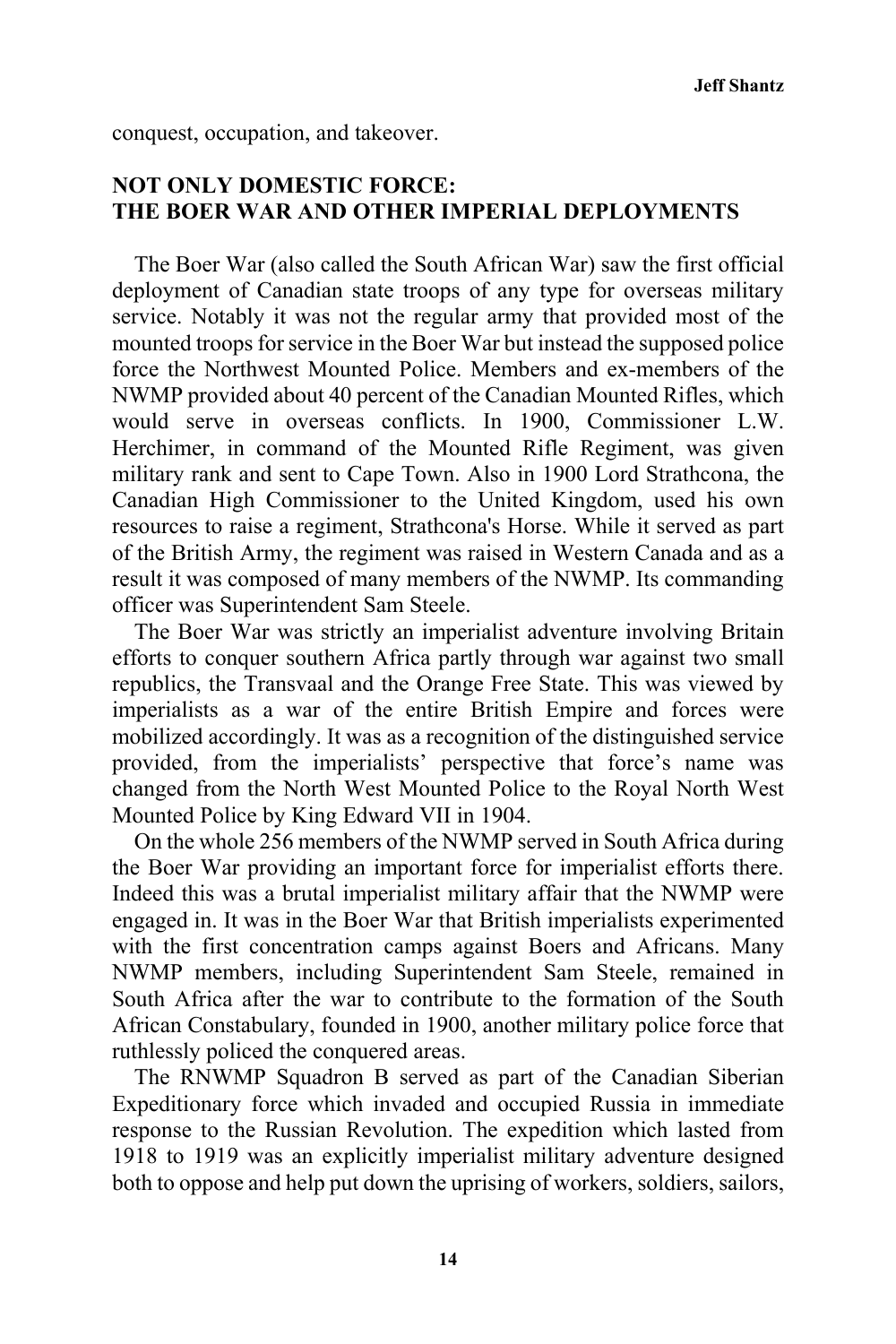and peasants that had resulted in revolution and movements for communism as well as an effort to keep Russia engaged in the war against Germany on behalf of Allied interests. The expedition consisted of 4,192 members of who 14 were killed in action.

The Canadian Siberian Expeditionary Force, and RNMWP involvement in it was viewed by the Canadian state, and particularly Prime Minister Sir Robert Borden as a central move in securing full independence as a sovereign and budding imperial state. As one historian, P. Whitney Lackenbauer, suggests the expedition "had little to do with Siberia per se, and much to do with adding to the British government's sense of obligation to their imperial junior partner" (1998). Another historian, Gaddis Smith, Canadian intervention:

represents the initial episode in the Canadian struggle for complete control over her foreign policy after World War I. As such, it illustrates the changing relationships within the British Empire more realistically than the scores of constitutional documents that the Commonwealth statesmen self-consciously drafted between 1917 and 1931. (1959, 866)

The force was conceived of and sold to the public explicitly as an agent of capitalist expansion. The government communicated to the public that the expedition was about securing opportunities for the young Canadian nation for trade and economic development. It was also posed as showing the young state as a reliable and contributing emerging imperialist force to be respected by more powerful imperialist countries (and potential allies). Notably, and as if emphasizing the anti-communist, market aspects of the NWMP as a military force in social war, while Mounties were fighting against the revolution in Siberia their brothers in arms were engaged in domestic battle putting down the Winnipeg General Strike in 1919 through the killing of several strikers.

The RCMP involvement in international, external military mobilizations did not end there and has included involvement in World War Two and numerous United Nations campaigns since the 1980s through to the present. Again the point here is not to provide an exhaustive accounting of such activities. A couple do bear some notice, however.

From 2007 the RCMP provided members for service in the war and occupation in Afghanistan. They continued to provide service with the Canadian Forces as well as providing training for the Afghan National Police (Rebiere 2012). The RCMP have also been actively involved with members serving in support of the occupation following the illegal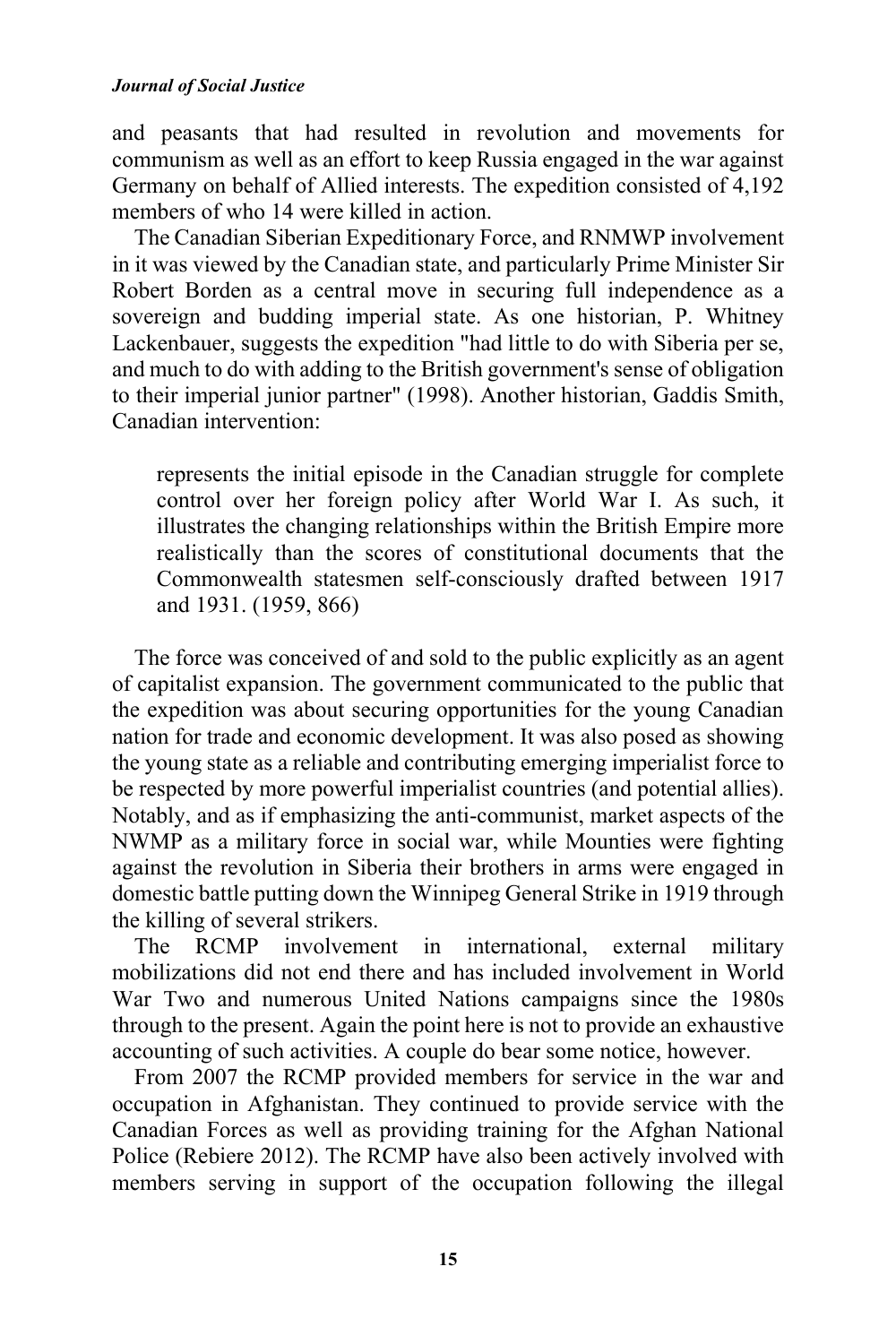invasion of Iraq by the United States and allies in 2003. This despite the fact that the Canadian government did not formally or officially decide to join the invasion and occupation. As recently as this year RCMP have undertaken commitments in Iraq of one year in service. Notably the Community Outreach Officer for the RCMP in Surrey, British Columbia, a position created with much fanfare to build community cooperation and compliance (including snitch networks) in the city, under the guise of fighting crime, is deploying for Iraq for 2016 to 2017. Even more this officer has secured a teaching position at a city university allowing the force an opportunity to recruit officers and community contacts. Here again a municipal force, and a member teaching youth in a highly criminalized, poor and racialized community, is actively involved in military initiatives in the context of an illegal war and occupation.

### **SOCIAL WAR IN THE SUBURBS**

In numerous provinces, including British Columbia, Alberta, and Manitoba, the RCMP serve not only as the federal force but as the provincial police as well as municipal forces. The Mounties gain a large degree of their revenue from contracts with provinces and with rural municipalities, towns, small cities, and suburbs in provinces outside Ontario and Québec. As a federal agency, the RCMP in these contractual agreements are not subject to any provincial Police Act. This means that they do not take their orders from, and are not overseen by, the provincial or municipal governments with which they have contracts and where they operate. Their responsibility is to the Commissioner in Ottawa. This even further gives the sense and structure of the RCMP as an external occupying force with minimal accountability to the local populations that they police and, in fact, govern. It is a continued colonial relationship. It also renders the RCMP something of a for-profit mercenary force.

As a municipal force the RCMP currently runs its maneuvers in racialized, largely immigrant urban and suburban neighborhoods like Surrey, British Columbia and in rural areas with indigenous residents. These maneuvers include regular flights of the police helicopter using spotlights to cover neighborhoods that have been targeted for intensive policing. Surrey is known predominantly as Metro Vancouver's most infamous, and toughest, suburb. Its reputation has become well known both locally as well as across the country. In the Canadian context, Surrey is the closest referent to Detroit. Despite its standing as a suburban area, Surrey is the second largest city in British Columbia. It is one of the fastest growing cities in Canada. In Surrey, in the 2006 census, the foreign-born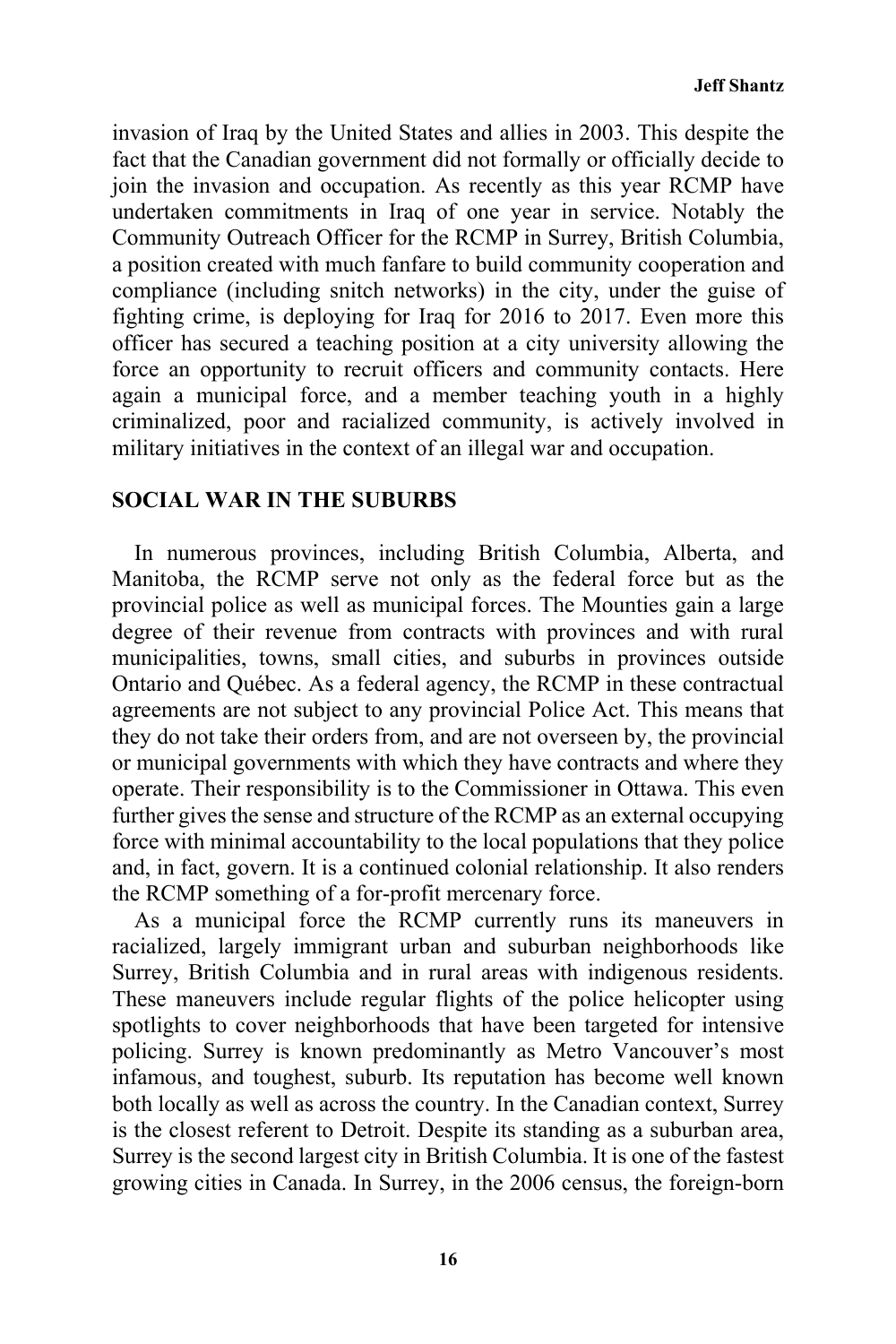population was 150,235, making up 30.3 percent of the city's population. Visible minorities were recorded as 181,005 people, or 46.1 percent of the population, while Indigenous people constitute 1.9 percent of the population in Surrey (Statistic Canada 2010).

Surrey is the site of the largest municipal RCMP force in Canada. In Surrey, in 2013, with a population of 504, 932, there were 748 people per officer (Government of British Columbia 2013). Surrey is policed from a perspective of social war. Residents, particularly in the lower cost, blue collar northern part of the city, are subjected to nightly helicopter patrols that surveill neighborhoods from above with spotlights shone into backyards and balconies. A Bearcat armored personnel vehicle is run on maneuvers up and down King George Boulevard, the main artery connecting northern and southern parts of the city. More recently, and with no fanfare, police have begun experimenting with drones in Surrey. The drone flights are less discussed and little is known about the full extent of deployment or the main purposes for deployment. But this is military machinery being used for everyday policing in a major sub/urban center.

Notably the migrant populations of Surrey, with among the largest immigrant and refugee populations in Canada, are largely from countries in which the Canadian military has some involvement or interest. In addition Surrey is a focal point for RCMP anti-terror operations particularly targeting Muslim people and communities.

Beyond open displays of military machinery and maneuvers, police in Canada target poor, racialized, migrant communities for recruitment. This includes working to place officers as instructors in college and university Criminology and Criminal Justice programs. It also includes research alliances with academics on projects such as gang research in which students are used to interview members of their communities to glean information on gang involvement or connections. This is unethical research in which the autonomy and safety of neither student researchers, supervised by active gang squad officers, nor respondents, whose information will be accessible to gang squad officers, can be assured.

This becomes an organized effort not only to recruit future officers from among students, but also to build surveillance networks within the policed communities (getting Honours program and graduate students to do research into gang connected community members, for example). This is the cultivation and nurturance of a snitch culture within policed communities. It follows lines of militarism and colonial occupation as outlined by commentators like Franz Fanon.

As Vince Montes (in press) suggests, this serves to separate working class community members from their class or community connections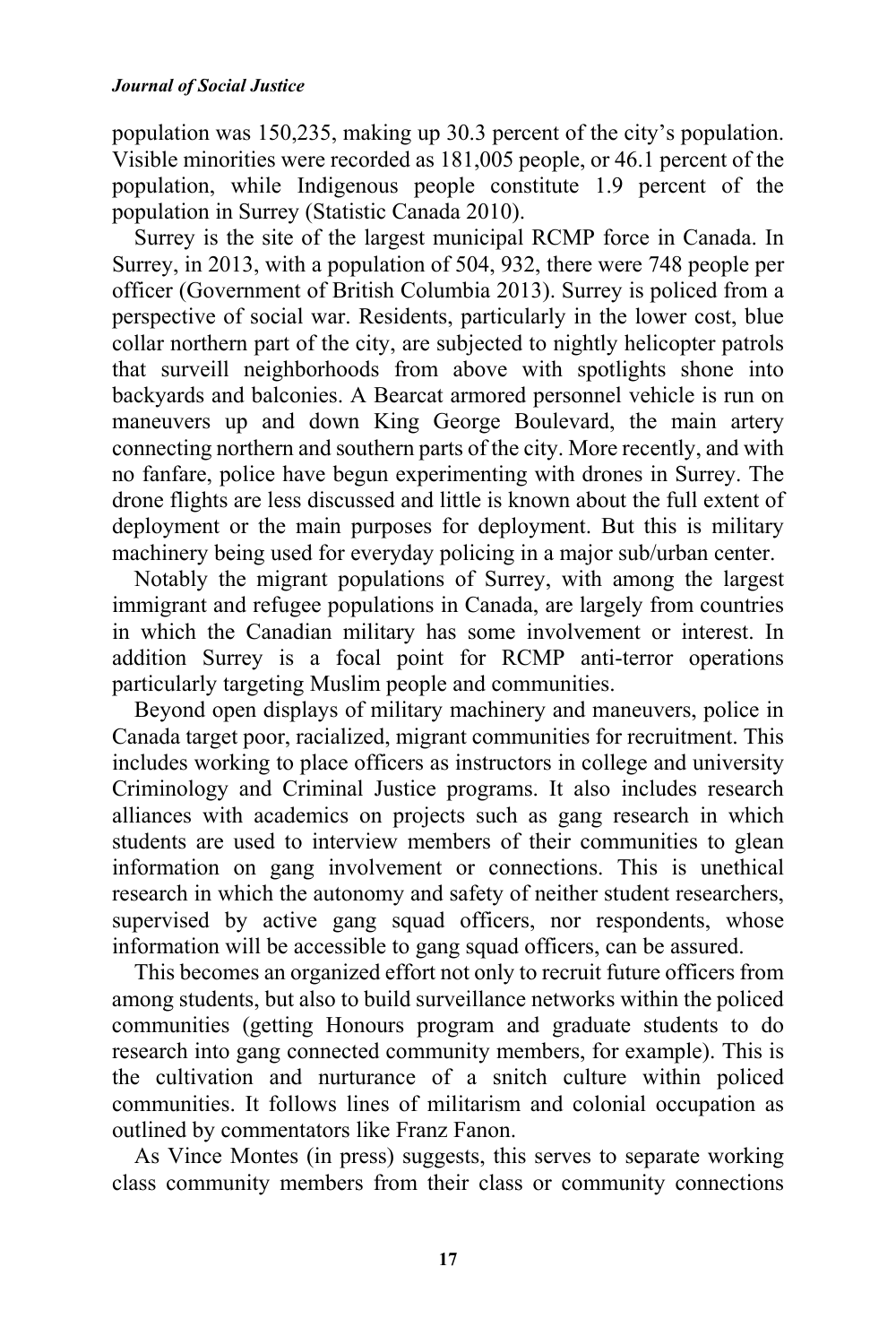(family, co-workers, etc.) and shift their commitment instead to authorities. This is a rather classic colonial practice as outlined by Fanon in works such as *A Dying Colonialism* and *Wretched of the Earth*. It is part of management systems of control building allegiance first and foremost to authorities, either formally or informally.

## **THEORIZING MILITARIZED POLICING IN THE CURRENT WARS OF CAPITAL**

The theorization of policing, particularly in terms of political economy, has been largely underdeveloped outside of a few notable works. Most analysis of policing has been done, not surprisingly, by criminologists. Yet the theorization provided by criminologists has been generally lacking and even somewhat superficial.

Policing has too often been regarded as a service in the maintenance of peace. Thus notions of peace officers, for example. This is one reason that the so-called militarization of policing, as a recent phenomenon, has been so perplexing for many, theorists and activists alike. Policing, however, should be properly understood as the maintenance, the carrying out, of war at the level of society. Recently however, specifically in response to and as part of movements like Black Lives Matter and Idle No More, analysis of policing has gained greater significance.

In my view policing should be placed at the center of political economic analysis in the present period. And there should be a rethinking of policing in the context of contemporary social crises. And more, these crises need to be restored to their proper place of analysis as social wars. Policing, and police, are continuous with militarism, and the military under capitalism. To understand militarized policing it is important to recenter the relations between capitalism and war. This means not only military wars but those social wars related to class, race, gender, sexuality, etc.

Thankfully there has begun a renewal of thinking about social wars in the present period particularly from theorists coming from autonomist and heterodox Marxist approaches. There has also, finally, been a serious rethinking of policing in the context of war and pacification from within criminology proper, as exemplified in the works of Mark Neocleous especially.

Among the most interesting work is represented in the recent theorizing undertaken by Maurizio Lazzarato. According to Lazzarato we are currently in a period of civil wars and the production of war machines. Lazzarato's analysis, along with others like Eric Alliez and Christian Marazzi, relates wars to financial capitalism and the debt economy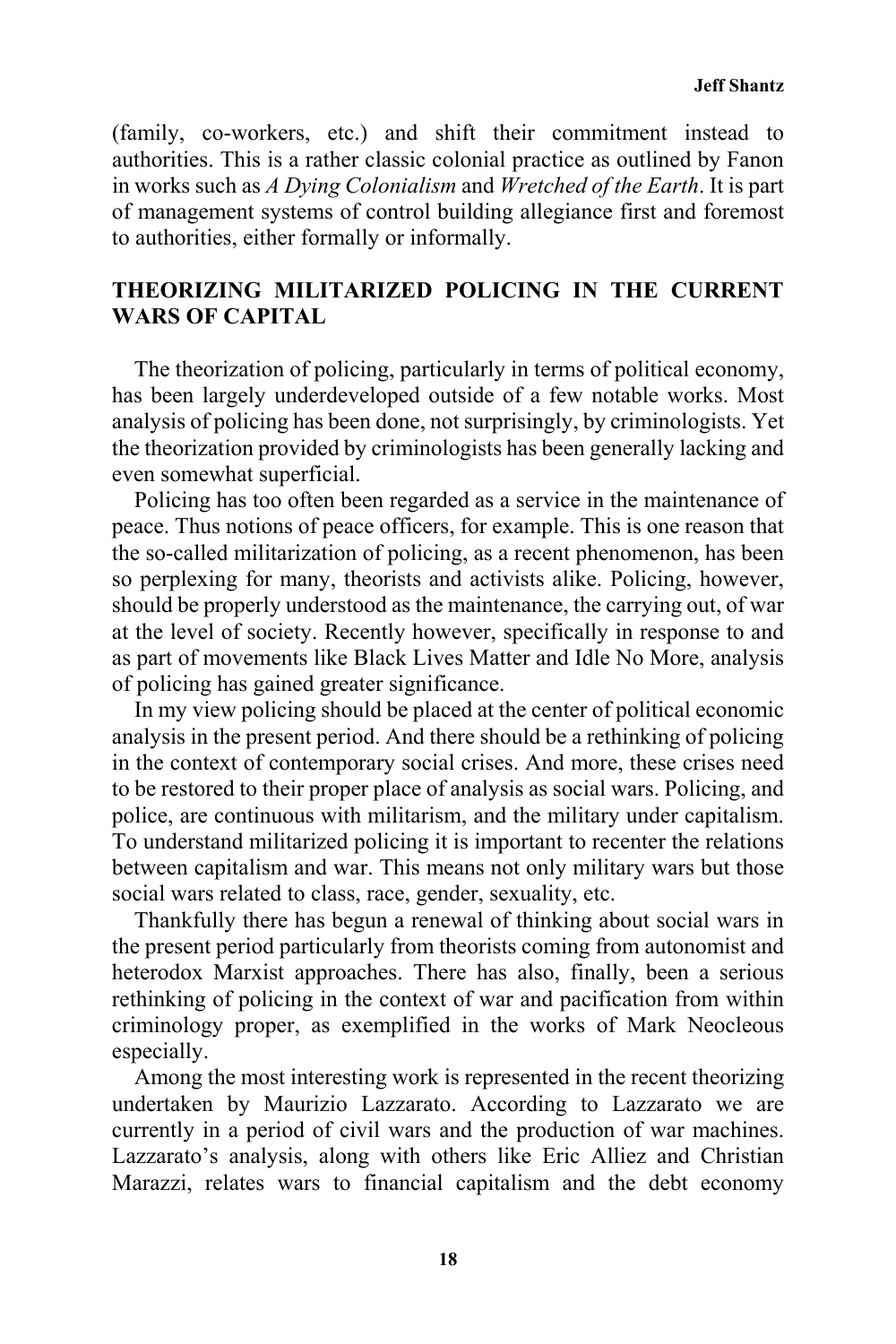particularly in the current period. Lazzarato notes that in Athens over the weekend of July 11–12, 2015, during protests against austerity erupting across Greece, people in the streets said, "It's like war" (2016). In this they were referring especially to the use of debt mechanisms to expand civil warfare in the country.

This approach emphasizes the continuation between war, economy, and politics. There is a recognition of the extension of the fields of warfare. This is both horizontal (extensions of power) and vertical (the concentration of decision-making as in the hands of investors, for example) (Lazzarato 2016). The state sustains both financial regulation and the means of occupation and war.

Coming from a quite different, more orthodox Marxist perspective, David McNally agrees that finance and war police the global market. For McNally, a critical moment is seen in 1694 with the founding of the Bank of England to sell debt to finance war. This is a constitutive moment for capitalism. This sparks a period of wars that continue unabated for 100 years after the founding of the Bank of England. Colonization, national debt, taxation, national protection, advance in this context on the back of slavery and violence against indigenous people. These are reproduced in and through the other.

The development of capital and capitalism flows through the state. Only the state is able to undertake expropriation, centralization, institutionalization of the feudal war machine with a new war machine characterized as the monopoly on the legitimate force of violence (Lazzarato 2016). From the 1870s through the two world wars, capital did not simply manage its alliance with the state, it merged with its functions. Under contemporary conditions of neoliberalism, capturing the state and the war machine is fully accomplished. The world wars established the complete subsumption, or subjection, of society and its productive forces to the war economy (Lazzarato 2016).

War is a constitutive force of capitalism. Economy does not replace war, economy continues war through other means. Capital rather than structure or system is recognized as a machine—a war machine. In it the economy, state, media, are specific articulations at strategic intersections (Lazzarato 2016). The logic of capitalist development is one of an infinite valorization that includes the accumulation of a power that is not only economic—but also related to specific strategic powers and knowledge of the strengths and weaknesses of the classes in conflict (Lazzarato 2016).

Almost all contemporary technologies have been made possible by the two total wars and the cold war. General intellect, as Marx discussed, is an instrument for command and control of the world economy.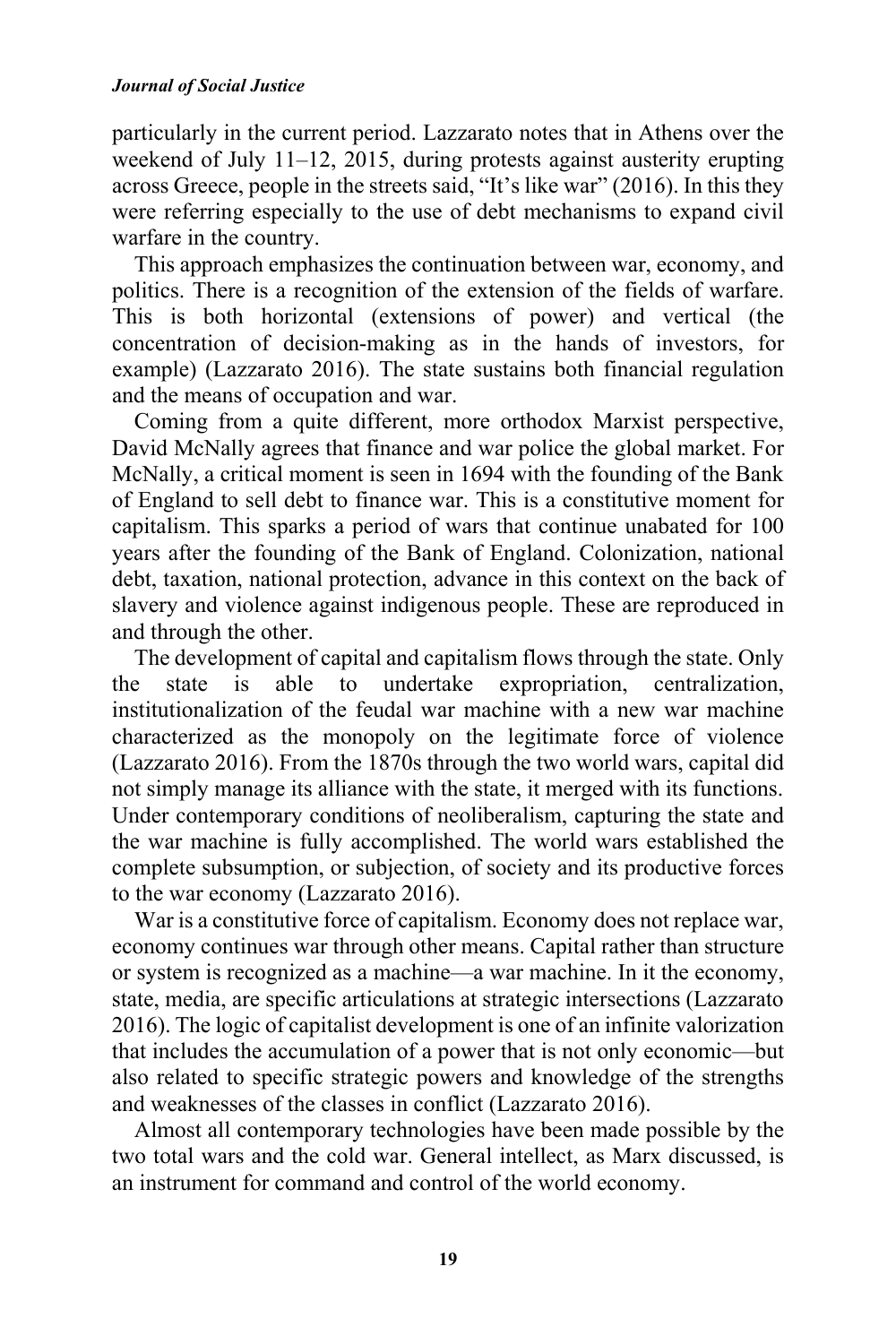Warfare anticipated and prepared welfare, particularly through statist regimes of taxation. In Lazzarato's terms, militarization which transformed the internationalist worker of the turn of the century into the nationalist soldier, was "democratically" territorialized by welfare regimes. And this includes the development of policing as part of it.

For Lazzarato, to speak only of a singular war is to speak from the perspective of the state. Over the history of capitalism there have always been multiple, rather than singular, wars—class wars, race wars, wars of civilization, civil wars (2016). Wars are organizing principles of capitalist societies. They are founding principles of internal and external orders. They are, even more, an integral part of the definition of capital (Lazzarato 2016).

Power does not have the governance of populations as its goal, as Foucault suggests, but rather its division. Capitalism is a model of society founded on divisions, dominations, and exploitations. Marx called the double colonization of capital development (wars against colonized people and internal wars against poor people in Europe, for example) as primitive accumulation. One of the main functions of the state was the centralized and institutionalized forceful expropriation of local populations.

The neo-colonial war, as in the present period, occurs not only at borders, but crossing through the center—on immigrants, refugees, poor people, precarious workers, radical Islamist migrants, etc. And, we might add, in the settler colonial states like Canada, against indigenous communities (as has always been the case within the development of settler state capitalism). The stage of war today inherited the form it had in the colonies. And, indeed, indigenous resistance is understood in art as the refusal of labor—standing against the order of employment.

The new paradigm of war has been described as "war in the midst of the population" (Smith 2005). The population is the field of battle inside of which operations are now conducted. This is the field f social war exemplified in police helicopter flyovers, drone surveillance, and Bearcat runs in municipalities like Surrey. But this is, in fact, not so new, as our discussion of the RCMP histories of settler colonialism suggest most forcefully. As an aside, we might well remember that for Foucault, from 1971 to 1976, war was central to social analysis. He talked of social relationships through war. In *Society Must Be Defended* we see Foucault trace the development, from the 1700s of a new understanding of war. This understanding poses war as a permanent but hidden presence within society providing the bases of all institutions of power. As Lazzarato suggests, Foucault's early understanding of governmentality was actually a theory of governmentality of war.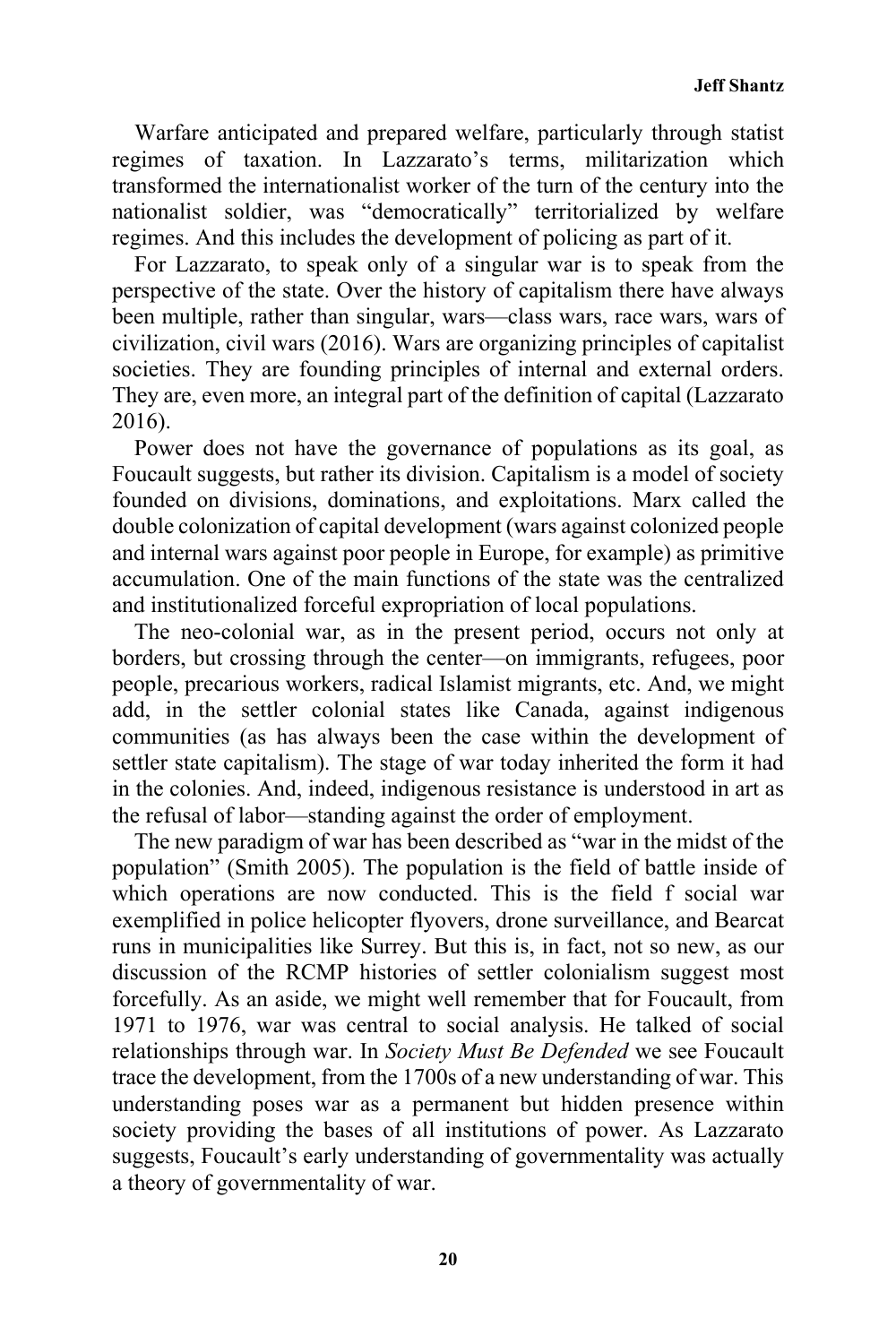War today is less an inter-state phenomenon than a war against populations. Colonial war has never been a war between states but a war in and against the population in which distinctions between war and peace, civilians and military, economics, politics and military, combatants and non-combatants has ever had much meaning. Colonial war is since the 1970s the model of war unleashed by financial capital. It is transversal in taking place simultaneously at micro and macro levels—at the levels of the civil and the military. It is also fractal in producing itself indefinitely (Lazzarato 2016).

The notion of war *within* populations says a lot about the movements emerging today. It helps to situate and more fully understand the real significance of movements like Black Lives Matter, Idle No More, and the new poor peoples' movements in suburbs from Surrey to Paris. These movements earlier and better than many social theorists and commentators recognized and understood the character of social war under contemporary conditions of neoliberal capitalist austerity and crisis. It is not at all coincidental that the sites of repression are giving rise to deeper analyses of policing.

In the present period the critique of militarization, at all levels, must come together with the critique of political economy and the state. The rethinking of policing helps to situate techniques and strategies of pacification which are taken from military approaches but exerted through the police forces. The pacification analysis as developed by theorists like Mark Neocleous and George Rigakos and others associated with the pacification studies network shift conceptual emphasis away from the occasional and momentary exercise of political policing, typically identified as the criminalization of dissent, and shift it toward understanding and delineating ongoing strategies and tactics of pacification drawn from and deployed in military fashion. The exercise of pacification is understood fundamentally as a process of social war against the poor, immigrants, indigenous communities, and, to be sure, organized dissent. It has always been essential in the processes of dispossession and exploitation endemic to capitalist social relations.

### **DIFFERENT TAKES**

The fact is that most members of Canadian society have had, and will have, minimal or no contact with the RCMP. This includes most academics who will have had little direct contact with the force in the day to day carrying out of their duties. Sure, some will work with or study the force. Few will have felt its policing functions directly. Such is not the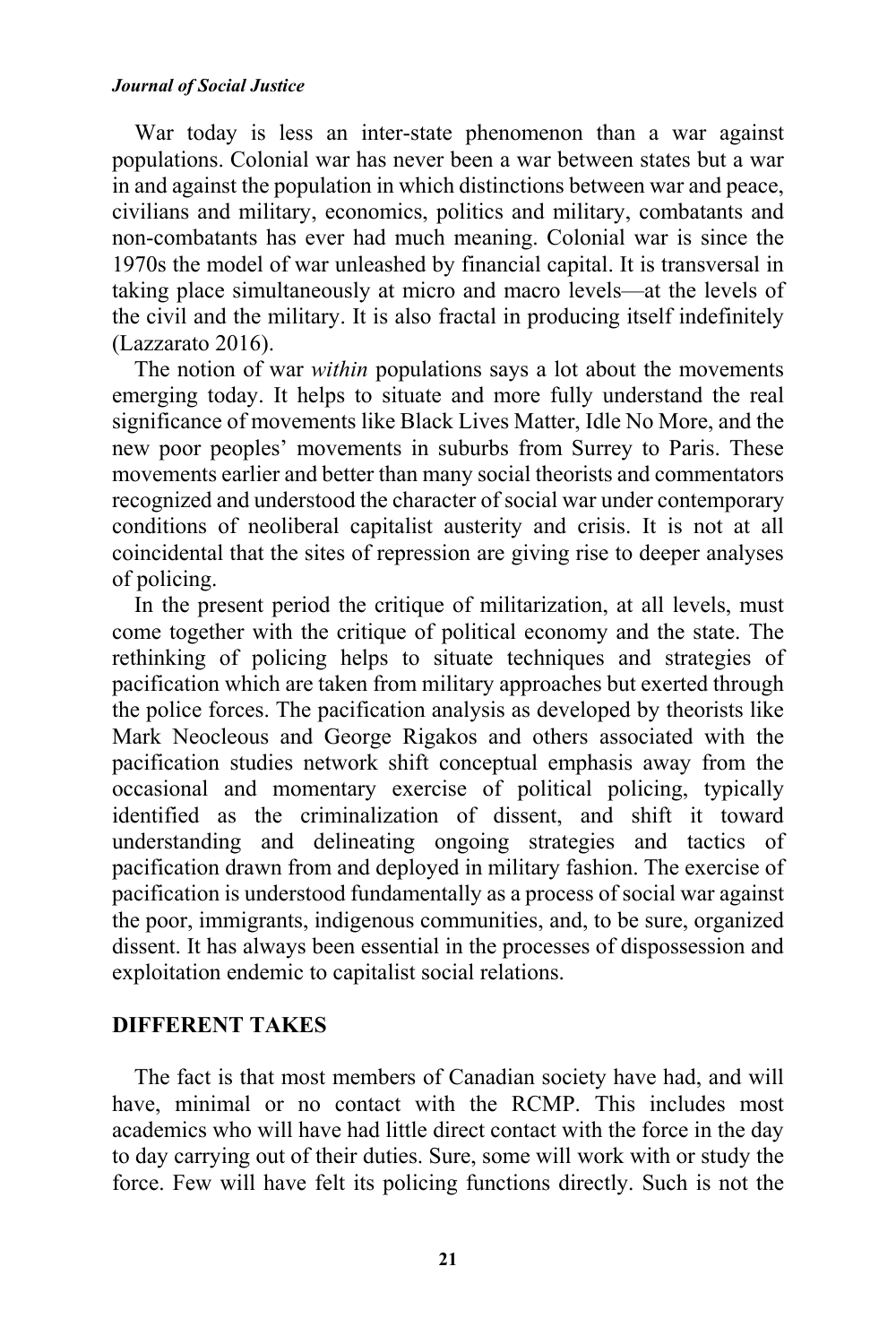**Jeff Shantz** 

case for indigenous people or Black Canadians or the poor, unemployed, or homeless. The differences of experience are reflected in the views held by different social sectors regarding police in Canada.

Given the differential experiences of police violence and abuse on historic and ongoing bases in the Canadian state context, it should not be surprising that the most pressing, and rich with possibility, movements against policing as an institution in Canada have come from indigenous movements and Black community groups. Most notable among these have been the Warrior Societies and more recently Idle No More in indigenous communities and groups like the Black Action Defence Committee and more recently Black Lives Matter.

That these movements have challenged policing and state violence on more fundamental levels shows the great significance in having a proper understanding of policing institutions in Canada, beyond a liberal sense that poses militarization as a uniquely recent phenomenon. An understanding of policing as settler colonial military operation (ongoing) shifts analysis toward continuing means of social war (against specific communities) rather than as public service (that occasionally goes awry or off track). Indigenous movements in particular have tended to raise prospects for alternatives to statist policing rather than the more typical calls for reform that come from middle strata activists.

Properly situating policing in Canada as an occupying settler colonial force helps to dispel notions of police deviance as system failure. Rather it contextualizes the sorts of violence inflicted especially on indigenous communities as the force in question doing precisely what it was designed to do—far from going wrong or somehow abusing its authority. That is the very nature of its authority.

Some recent social justice activists have suggested that the criminal justice system has broken down. From the perspective offered here it is not broken at all. It is operating precisely as intended.

### **CONCLUSION**

In the Canadian context there has never been a period in which policing has not been military (not only *militarized*). Military policing is an ongoing everyday occurrence in poor neighborhoods and racialized communities. And it has been for generations. In those communities there is not a sense that militarization is recent or unique. And the same force, and the same members, that polices Canadian municipalities also policies imperialist occupations in Afghanistan and Iraq.

In a period of capitalist crisis and state transformation, experiences of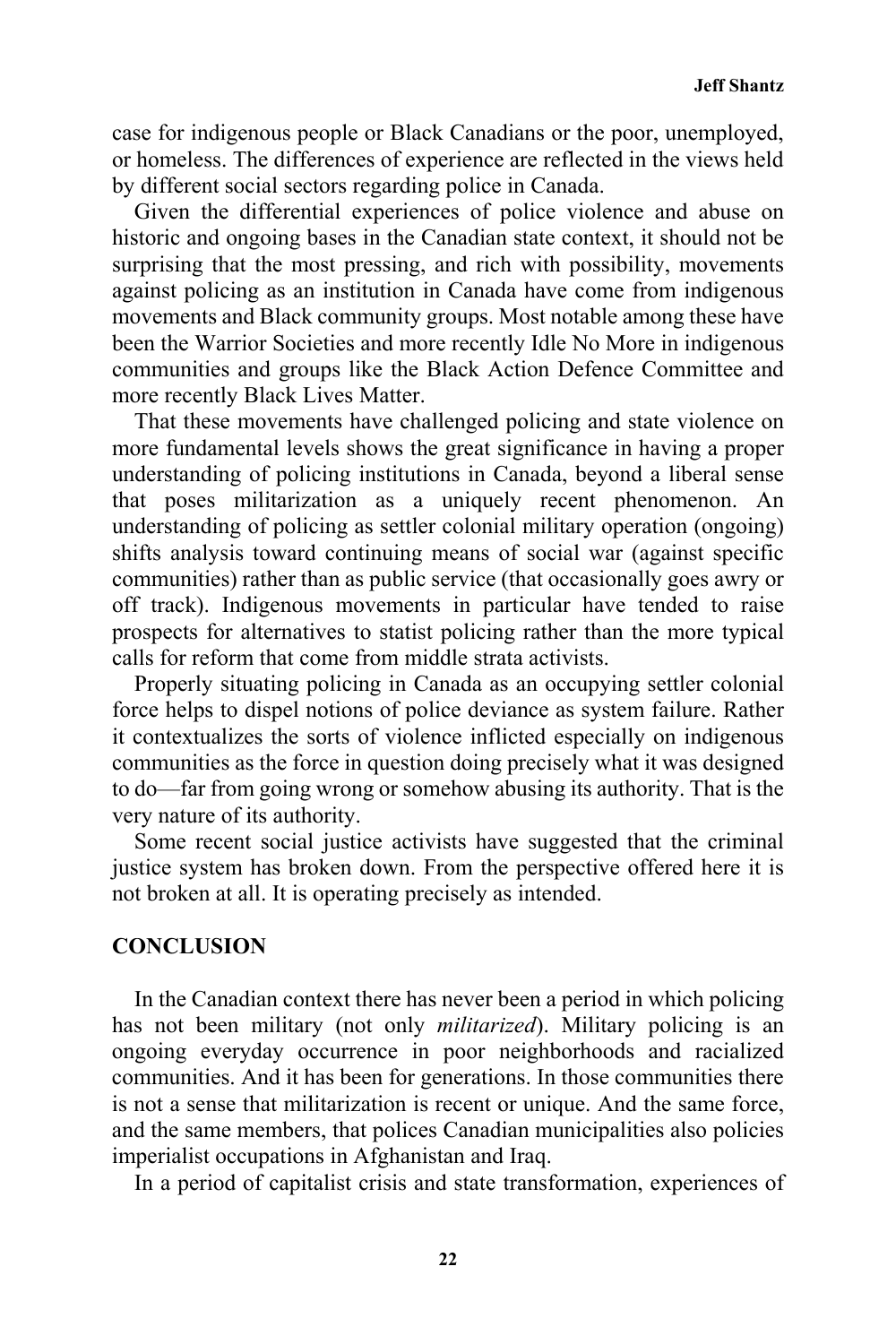precarity and vulnerability, it is likely that political militancy and insurgency will increase. The forces of resistance have already shown important manifestations in Black Lives Matter and Idle No More in the Canadian context. So too have direct action environmental movements in the face of climate crisis.

The actions of police over the last few years at protest events like the 2010 Winter Olympics and the G20 meetings in Toronto in 2010 suggest police and governments are creating a climate for public acceptance of politicized policing and a clampdown on dissent more broadly. Understanding the character of policing will be crucial in countering attempts to expand political policing in Canada.

From this perspective it is incorrect and inaccurate to discuss the militarization of policing as if this is something recent, new, or unique. The view presented in this article suggests that the police in the settler Canadian state context has always been military already. Current militarization tendencies are reflective of what and who the police in Canada represent and what they have always represented in the Canadian state context.

Properly understanding the police in Canada can help to contextualize and challenge current responses that are limited to reforms for police (demilitarization, de-escalation, improved training, non-lethal weaponry, etc.) or which even allow for the expansion of policing (community policing, drones, etc.). Without adequately understanding the nature and histories of state violence and the repressive apparatus in Canada it is difficult to situate more recent developments in ongoing relationships of power or, as importantly, to develop appropriate strategies for challenging that repressive apparatus.

### **REFERENCES**

- Alfred, Taiake. 2009. "Colonialism and State Dependency." *Journal of Aboriginal Health*. 5(2): 42–60.
- Balko, Radley. 2014. *The Rise of the Warrior Cop: The Militarization of America's Police Forces*. New York: Public Affairs.
- Beahen, William and Stan Horrall. 1998. *Red Coats on the Prairies: the Northwest Mounted Police 1886-1900*. Regina: Centrax Books.
- Belcourt, Billy-Ray. 2015. "Queer Indigenous Poltergeists." Paper presented at NAISA Conference, Washington, DC, May.
- Brown, Lorne and Caroline Brown. 1978. *An Unauthorized History of the RCMP*. Toronto: James Lorimer and Company.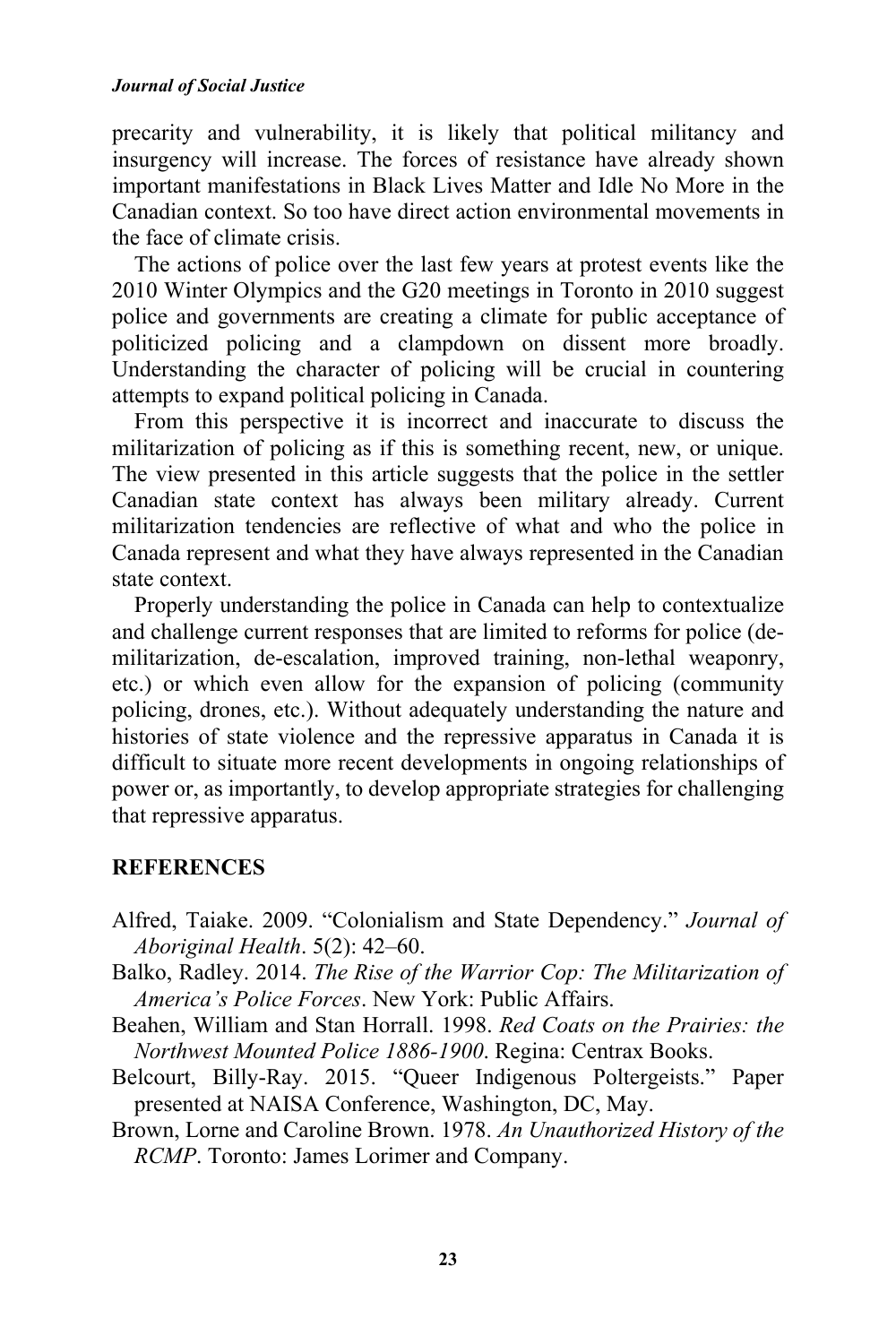- Coulthard, Glen. 2014. *Red Skin, White Masks: Rejecting the Colonial Politics of Recognition*. Minneapolis: University of Minnesota Press. https://doi.org/10.5749/minnesota/9780816679645.001.0001
- Csanady, Ashley. 2014. "Police Militarization is Already in Canada as Surveillance on the Rise." *Canada.com*. August 15. http://o.canada.com/news/police-militarization-is-already-in-canadaas-surveillance-on-the-rise
- Denny, Sir Cecil E. 1939. *The Law Marches West*. Toronto: J.M. Dent and Sons.
- Dhillon, Jaskiran K. 2015. "Indigenous Girls and the Violence of Settler Colonial Policing." *Decolonization: Indigeneity, Education and Society*. 4(2): 1–31.
- Fanon, Frantz. 1963. *The Wretched of the Earth*. New York: Grove.
- Fanon, Frantz. 1965. *A Dying Colonialism*. New York: Grove.
- Graybill, Andrew. 2007. *Policing the Great Plains: Rangers, Mounties, and the North American Frontier*. Lincoln: University of Nebraska **Press**.
- Hinton, Elizabeth. 2016. *From the War on Poverty to the War on Crime: The Making of Mass Incarceration in America*. Cambridge: Harvard University Press.
- Lackenbauer, P. Whitney. 1998. "Why Siberia? Canadian Foreign Policy and Siberian Intervention 1918–1919." *Canadian Military Heritage Project*.

http://www.rootsweb.ancestry.com/~canmil/siberia/siberia3.htm?cj=1 &o\_xid=0001091115&o\_lid=0001091115

- Lazzarato, Maurizio. 2016. "Financialization and War: Race, Class, Gender, and Subjectivity." Paper presented at Simon Fraser University, Vancouver, British Columbia. April 29, 2016.
- Leonard, Eileen B. 2015. *Crime, Inequality, and Power*. New York: Routledge.
- McNally, David. 1990. *Political Economy and the Rise of Capitalism: A Reinterpretation*. Berkeley: California University Press.
- Monchalin, Lisa. 2016. *The Colonial Problem: An Indigenous Perspective on Crime and Injustice in Canada*. Toronto: University of Toronto **Press**.
- Montes, Vince. In press. "Coercive Occupations as State Facilitation: Understanding the U.S. State's Strategy of Control." *Radical Criminology.*
- Morgan, E.C. 1970. *The North West Mounted Police 1873–1883*. Unpublished M.A. Thesis. University of Regina.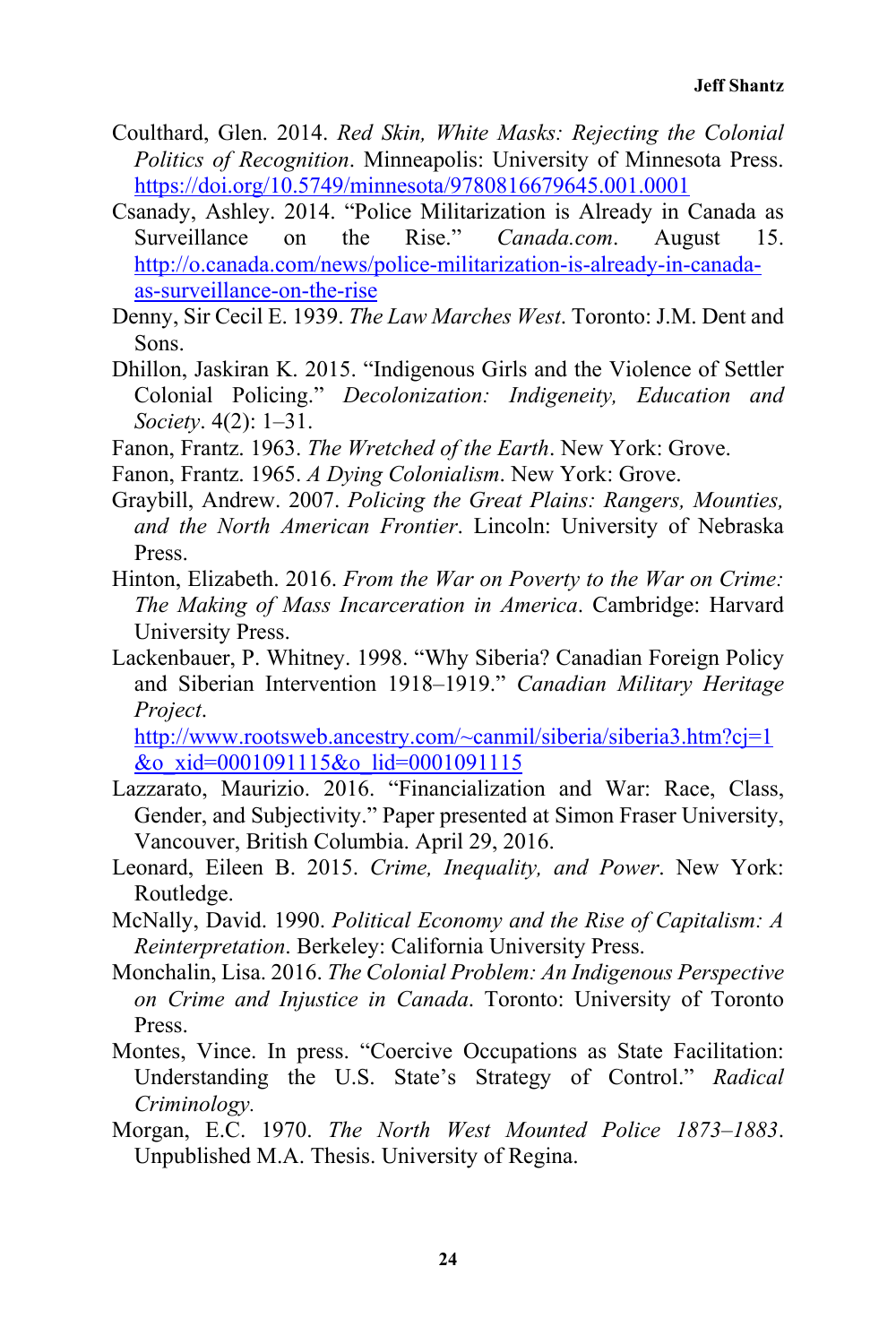- Nettelbeck, Amada and Russell Smandych. 2010. "Policing Indigenous Peoples on Two Colonial Frontiers: Australia's Mounted Police and Canada's North-West Mounted Police." *Australian and New Zealand Journal of Criminology*. 4(2): 356–375. https://doi.org/10.1375/acri.43.2.356
- Neve, L. and K. Pate. 2005. "Challenging the Criminalization of Women Who Resist." In *Global Lockdown: Race, Gender, and the Prison Industrial Complex*, J. Sudbury (ed.). New York: Routledge, 19–34.
- OCI. 2013. "Backgrounder: Aboriginal Offenders—A Critical Situation." Office of the Correctional Investigator. Government of Canada. http://www.oci-bec.gc.ca/cnt/rpt/oth-aut/oth-aut20121022infoeng.aspx
- Province of British Columbia. 2013. "Police Resources in British Columbia." http://www2.gov.bc.ca/assets/gov/law-crime-andjustice/criminal-justice/police/publications/statistics/2013-policeresources.pdf
- Rebiere, 2012. "Military History of the RCMP." http://csat.toptalk.net/t3347p15-military-rcmp-history-topics-posted-articles
- Rigakos, George. 2016. *Security/Capital: A General Theory of Pacification*. Edinburgh: Edinburgh University Press.
- Scheper-Hughes, N. and P. Bourgeois. 2004. *Violence in War and Peace*. Malden: Blackwell.
- Shantz, Jeff. 2015. "Canada's New Anti-Terrorism Act and the 'Green Syndicalist Menace.'" Anarcho-Syndicalist Review. Summer.
- Shantz, Jeff. 2011. Law against Liberty: The Criminalization of Dissent. Lake Mary, Florida: Vandeplas.
- Shantz, Jeff 2010. "They *Were* Doing Their G-D Jobs." *Toronto Media Co-op*. http://jeffshantz.ca/node/17
- Smith, Gaddis. 1959. "Canada and the Siberian Intervention 1918–1919." *The American Historical Review*. 64(4): 866–877. https://doi.org/10.2307/1905120
- Spence, Gerry. 2014. *Police State: How America's Cops Get Away with Murder*. New York: St. Martin's Press.
- Spratt, Michael. 2014a. "The Creeping Militarization of the Police." *iPolitics*. August 15. http://ipolitics.ca/2014/08/15/the-creepingmilitarization-of-the-police/
- Spratt, Michael. 2014b. "Canadian Police Militarization." *Michael Spratt Law Blog*. August 27. http://www.michaelspratt.com/law-blog/policemilitarization
- Statistics Canada. 2012. "Police Resources in Canada—2012." http://www.statcan.gc.ca/pub/85-225-x/2012000/t002-eng.pdf